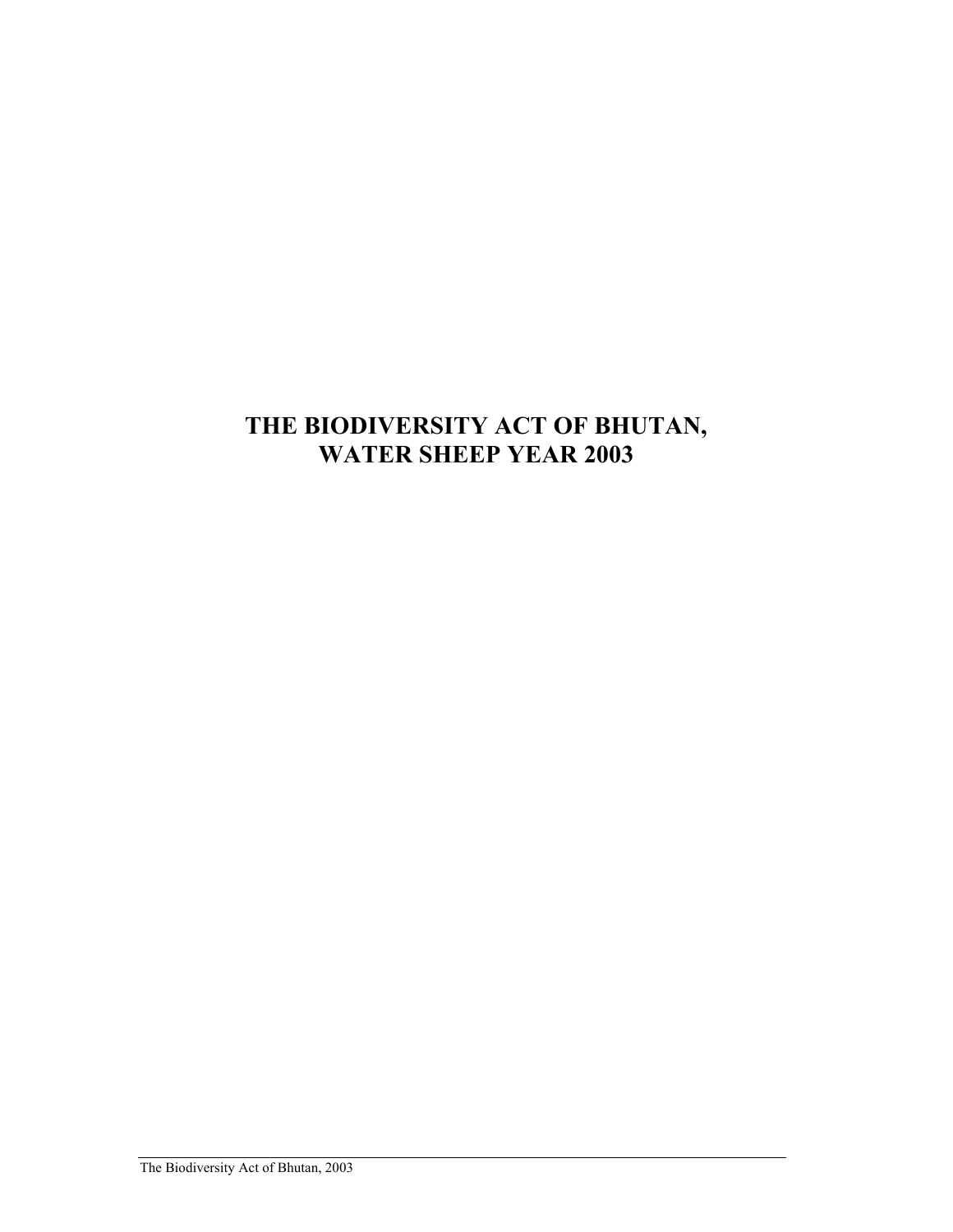**Royal Government of Bhutan Ministry of Agriculture**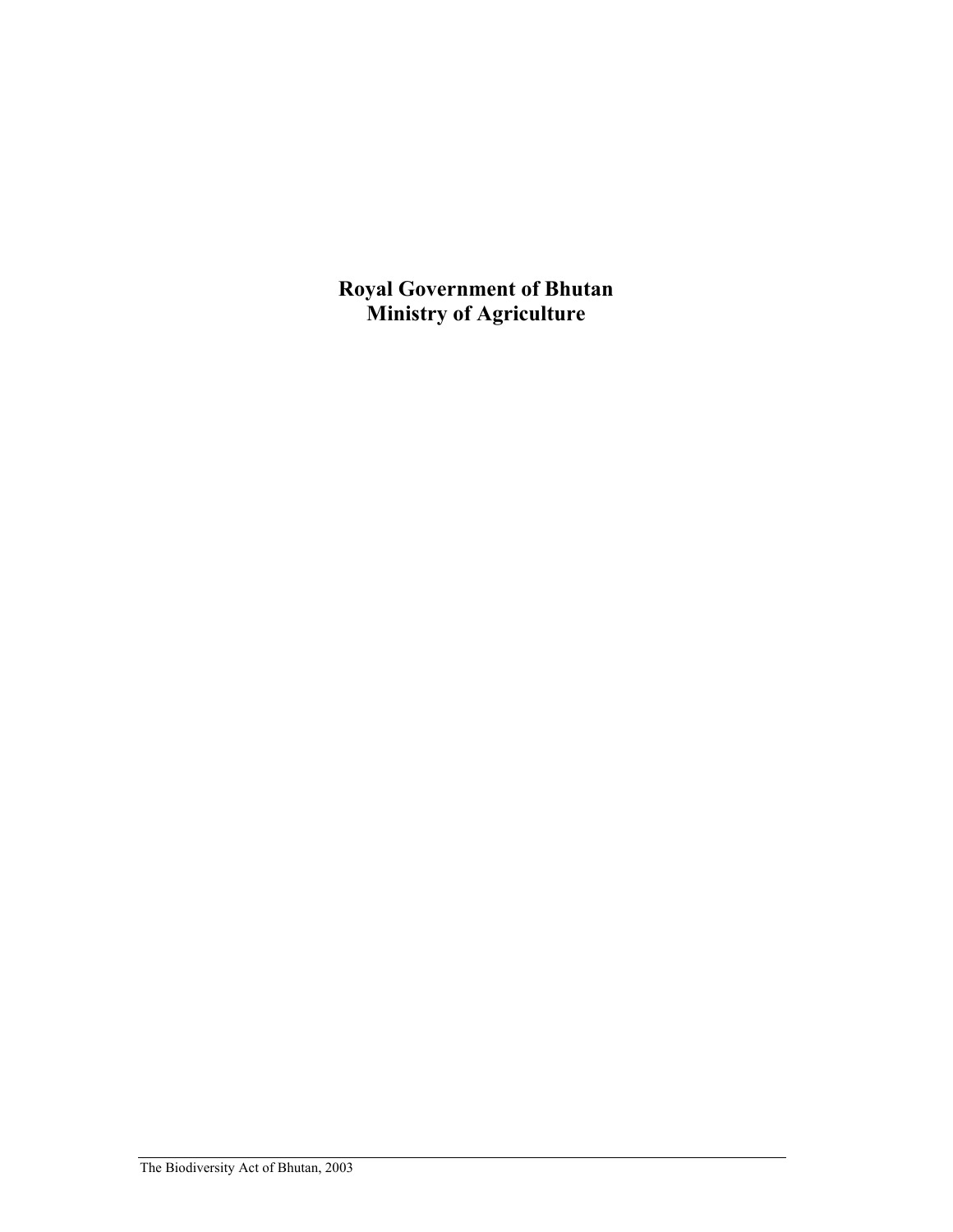# **CONTENTS**

| 1.                                                                                             |  |  |  |  |
|------------------------------------------------------------------------------------------------|--|--|--|--|
| 2.                                                                                             |  |  |  |  |
| 3.                                                                                             |  |  |  |  |
| 4.                                                                                             |  |  |  |  |
| <b>CHAPTER 2 ACCESS TO GENETIC RESOURCES AND BENEFIT</b>                                       |  |  |  |  |
| 5.                                                                                             |  |  |  |  |
| 6.                                                                                             |  |  |  |  |
| 7.                                                                                             |  |  |  |  |
| 8.                                                                                             |  |  |  |  |
| 9.                                                                                             |  |  |  |  |
| 10.                                                                                            |  |  |  |  |
| A SUI GENERIS SYSTEM FOR THE PROTECTION OF PLANT<br><b>CHAPTER 3</b><br><b>VARIETIES</b><br>11 |  |  |  |  |
| 11.                                                                                            |  |  |  |  |
| 12.                                                                                            |  |  |  |  |
| 13.                                                                                            |  |  |  |  |
| 14.                                                                                            |  |  |  |  |
| 15.                                                                                            |  |  |  |  |
| 16.                                                                                            |  |  |  |  |
| 17.                                                                                            |  |  |  |  |
| 18.                                                                                            |  |  |  |  |
| 19.                                                                                            |  |  |  |  |
| 20.                                                                                            |  |  |  |  |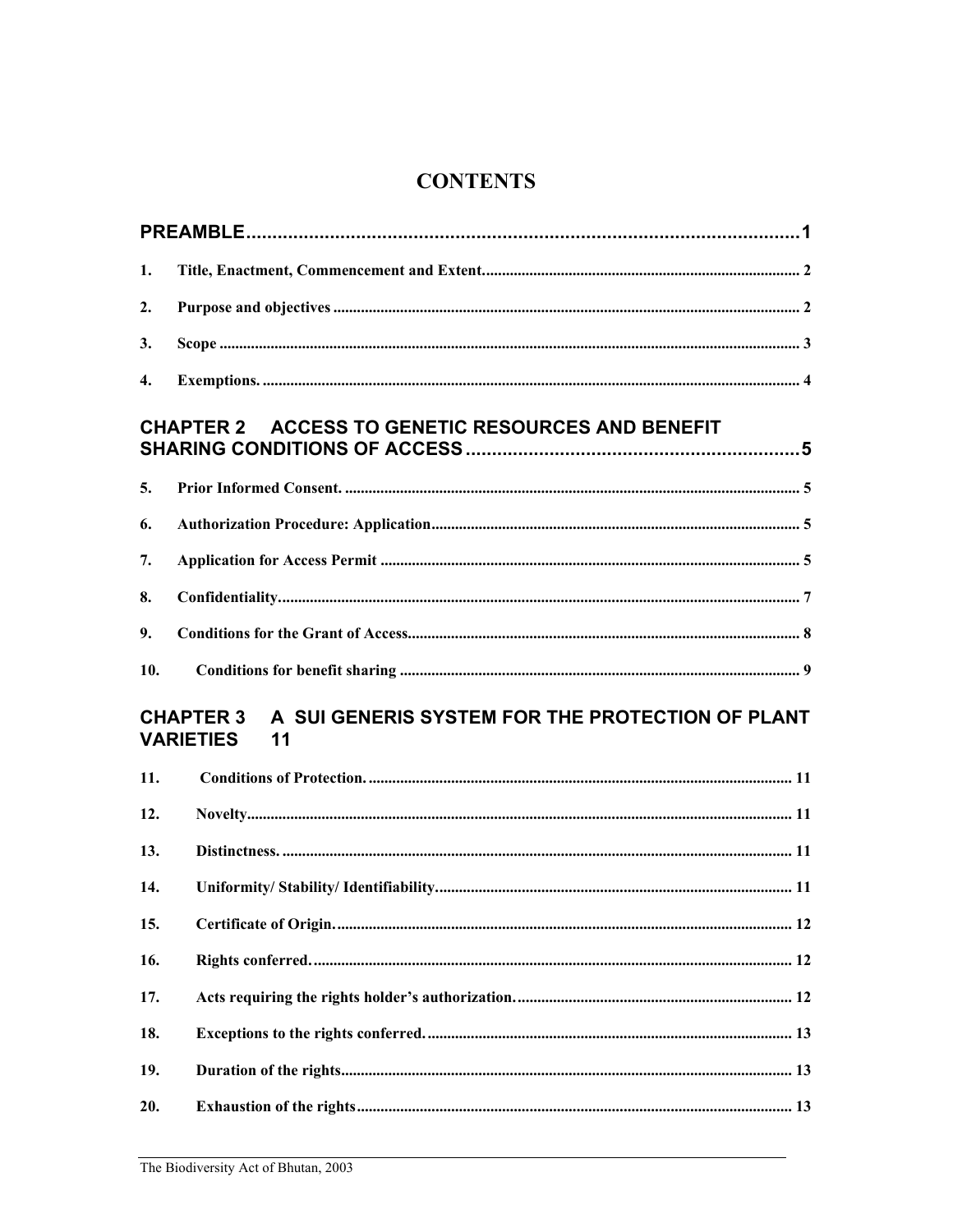| 21. |                                                                  |  |
|-----|------------------------------------------------------------------|--|
| 22. |                                                                  |  |
| 23. |                                                                  |  |
| 24. |                                                                  |  |
| 25. |                                                                  |  |
| 26. |                                                                  |  |
| 27. |                                                                  |  |
| 28. |                                                                  |  |
| 29. |                                                                  |  |
| 30. |                                                                  |  |
|     | <b>PROTECTION OF TRADITIONAL KNOWLEDGE17</b><br><b>CHAPTER 4</b> |  |
| 31. |                                                                  |  |
| 32. |                                                                  |  |
| 33. |                                                                  |  |
| 34. |                                                                  |  |
| 35. |                                                                  |  |
| 36. |                                                                  |  |
| 37. |                                                                  |  |
| 38. |                                                                  |  |
| 39. |                                                                  |  |
| 40. |                                                                  |  |
| 41. |                                                                  |  |
| 42. |                                                                  |  |
|     | <b>CHAPTER 5</b>                                                 |  |
| 43. |                                                                  |  |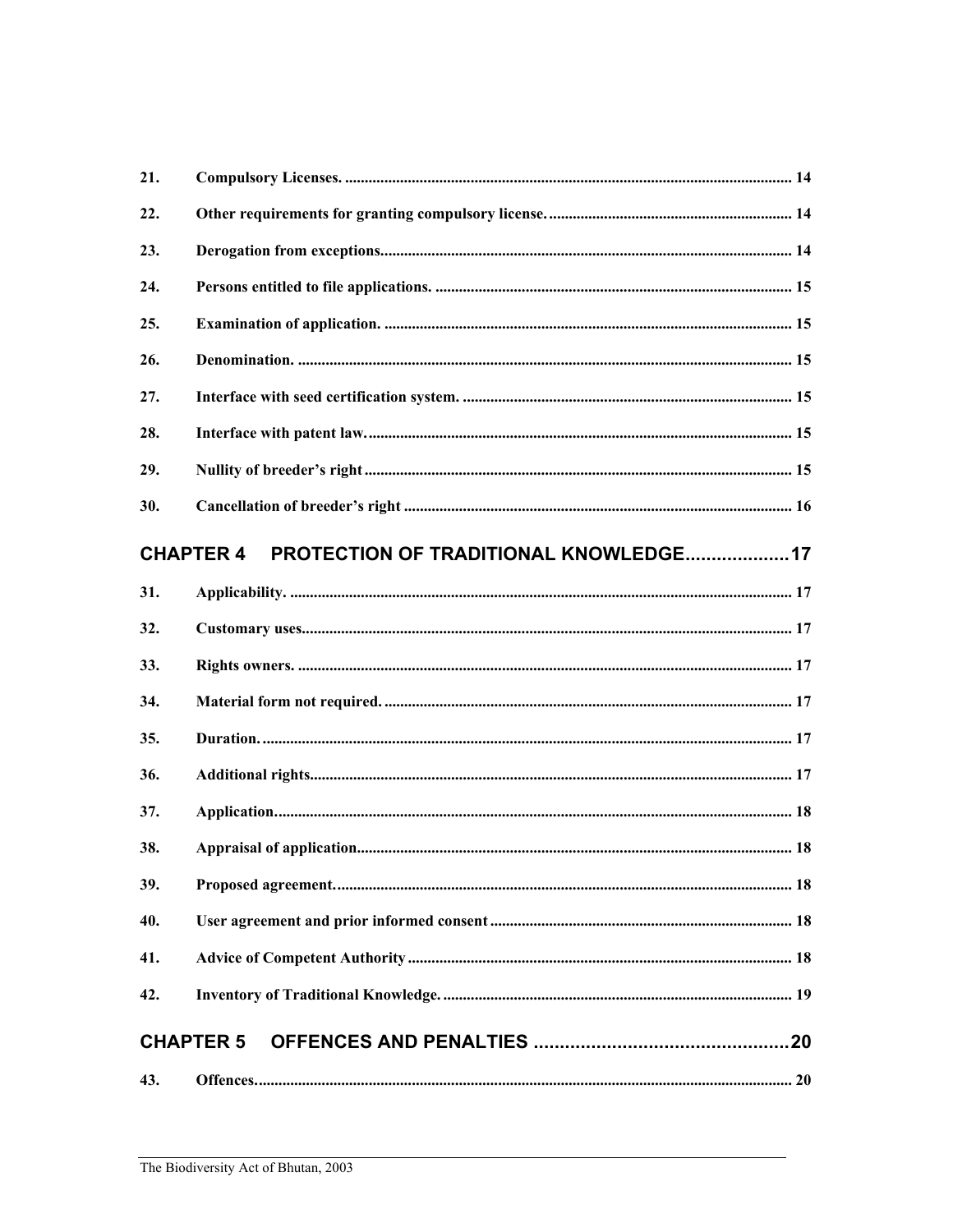| 45. |                                              |  |
|-----|----------------------------------------------|--|
| 46. |                                              |  |
|     |                                              |  |
|     |                                              |  |
|     | CHAPTER 6 RULES AND REGULATIONS, AMENDMENTS, |  |
|     |                                              |  |
|     |                                              |  |
|     |                                              |  |

 $52.$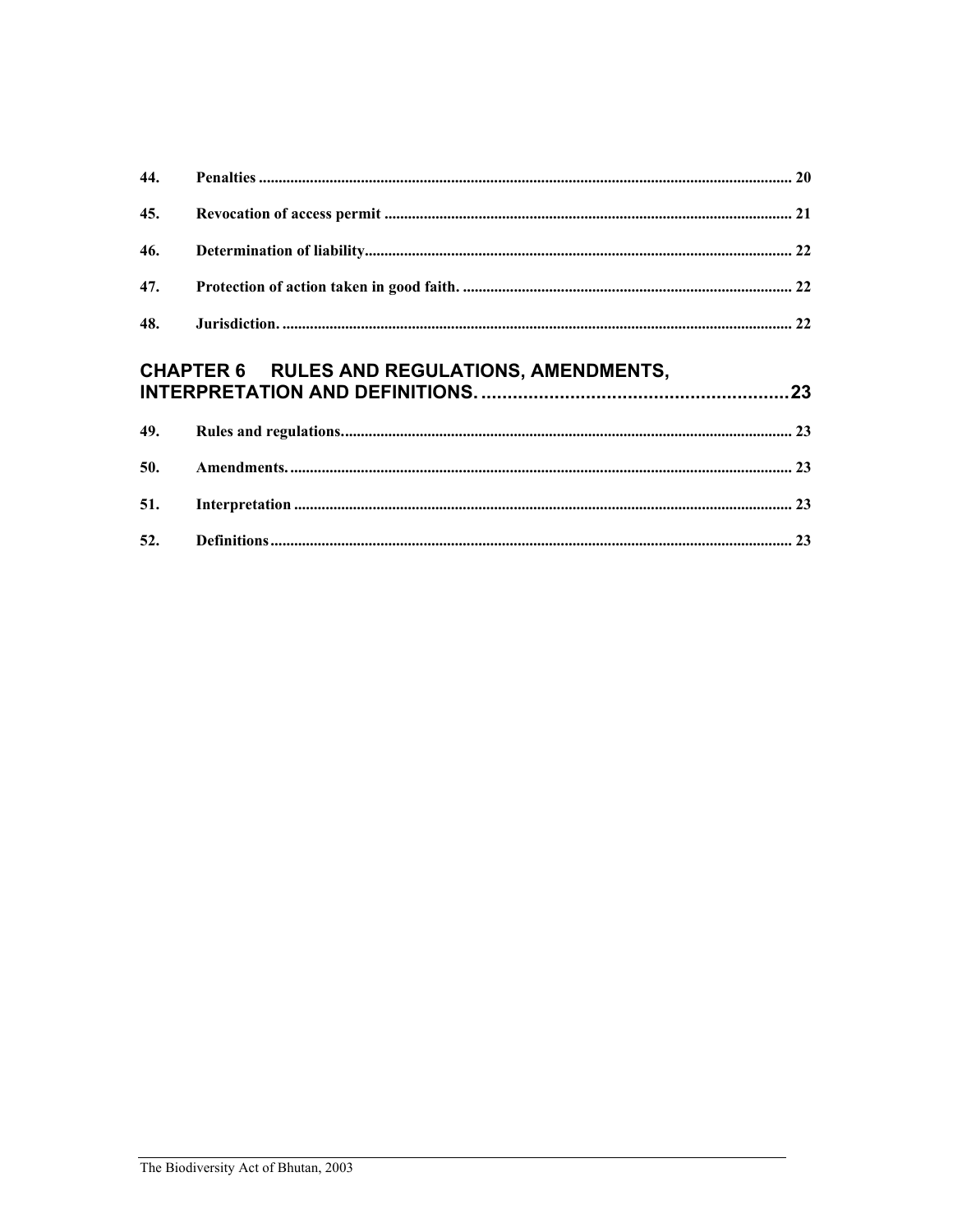### **PREAMBLE**

<span id="page-5-0"></span>Noting the provisions of the Convention on Biological Diversity on the sovereignty of the States over their genetic resources and the need to promote the conservation and sustainable use of these resources as well as the fair and equitable sharing of benefits arising from its utilization;

Recalling the numerous decisions of the Conferences of the Parties and other Bodies of the Convention on Biological Diversity promoting and encouraging the Parties to implement legal, administrative and policy measures to regulate access to genetic resources and benefit sharing;

Recognizing that access to genetic resources is currently unregulated in the Kingdom of Bhutan;

Realizing the value of biological and genetic resources in the development of products, compounds and substances that have medicinal, industrial and agricultural and related applications;

Whereas it is necessary to protect and encourage cultural diversity giving due value to the knowledge, innovations and practices of local communities in Bhutan;

Aware of the fundamental principle that prior informed consent and mutually agreed terms for benefit sharing shall be secured before access can take place;

The National Assembly of Bhutan hereby adopts this Act.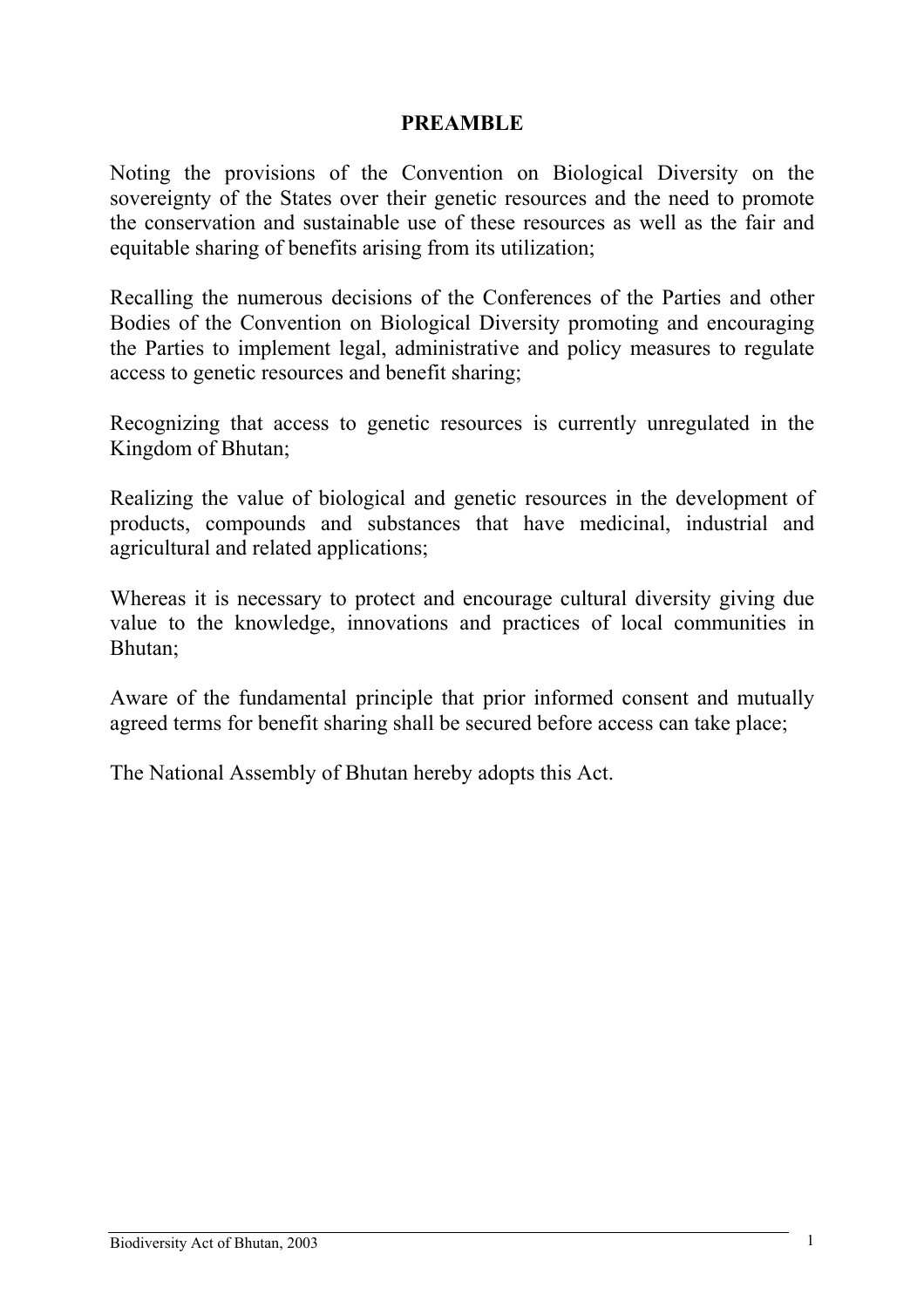# <span id="page-6-0"></span>**TITLE, ENACTMENT, COMMENCEMENT, EXTENT, PURPOSE & OBJECTIVES, SCOPE AND EXEMPTIONS**

# **1. Title, Enactment, Commencement and Extent.**

- a. This Act shall be called the Biodiversity Act of Bhutan, 2003.
- b. Be it enacted by the National Assembly at it's  $81<sup>st</sup>$  session on the …. day of the …. month of the Water Sheep Year corresponding to ….day of the …. month of 2003.
- c. It shall come into force in the year of the Water Sheep Year, the …. month, the .... day, corresponding to the .... day of .... month, 2003.
- d. It shall extend to the whole of the Kingdom of Bhutan.

# **2. Purpose and objectives**

This Act shall have the following purposes and objectives:

- a. To ensure national sovereignty of the RGOB over genetic resources in accordance with relevant National and International Law.
- b. To ensure the conservation and sustainable use of the biochemical and genetic resources.
- c. To promote the equitable sharing of benefits derived from the use of genetic resources.
- d. To promote technology transfer and capacity building at the national and local levels, including the building of scientific and technological capacity relevant to the conservation and sustainable use of biological diversity.
- e. To recognize and protect Traditional Knowledge, innovation and practices of local communities associated with biodiversity.
- f. To regulate and facilitate the process by which collectors may legally obtain genetic resources.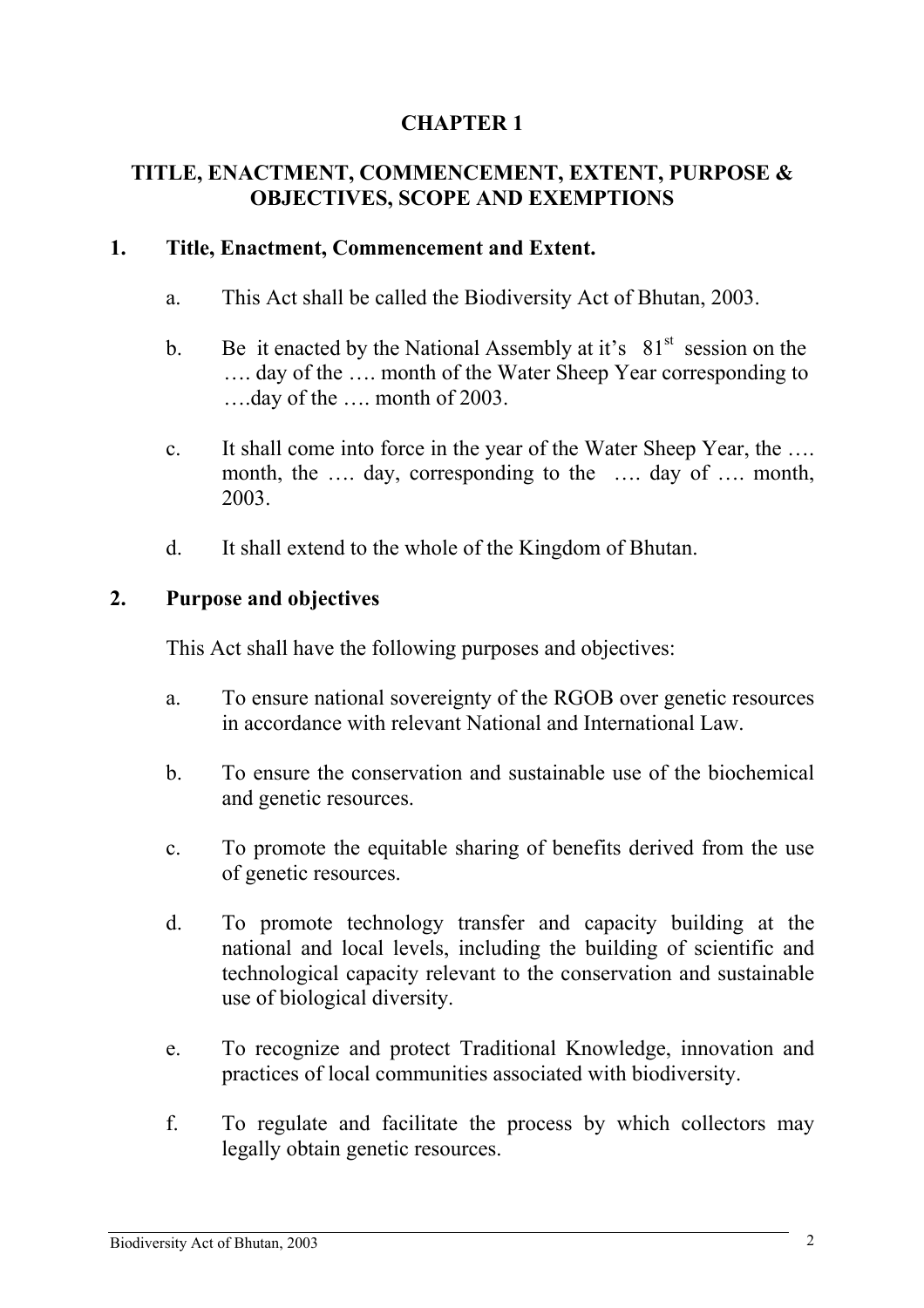- <span id="page-7-0"></span>g. To prevent illegal access to genetic and biochemical resources and associated Traditional Knowledge.
- h. To recognize and protect the farmers' and breeder's rights.
- i. To make plant varieties subject to property rights.
- j. Ensure that plant breeders are able to recover the cost from useful improvements and innovations, and continue to do so.
- k. Provide legal recognition of varieties which are not protectable under the internationally existing patent and/or plant breeders rights laws and thereby recognize farmers' plant variety improvements and innovations and provide a means of sharing benefits derived from the use of farmers' or traditional varieties as breeding material for commercial purposes.
- l. To promote access to foreign sources of improved plant varieties to Bhutanese farmers.

# **3. Scope**

- a. This Act shall apply to all the genetic and biochemical resources including wild, domesticated and cultivated species of flora and fauna, both *in-situ* and *ex-situ* conditions found within the territory of Kingdom of Bhutan.
- b. The procedure and conditions provided by this Act shall apply even if the genetic resources for which access is sought are located in protected areas or government reserved forests.
- c. The provision of this Act shall apply to the Traditional Knowledge, innovation and practices associated with biodiversity.
- d. The Traditional Knowledge includes any knowledge that generally fulfills one or more of the following conditions:
	- i) Is or has been transmitted from generation to generation.
	- ii) Is regarded as pertaining to a particular traditional group, clan and community of people in Bhutan.
	- iii) Is collectively originated and held.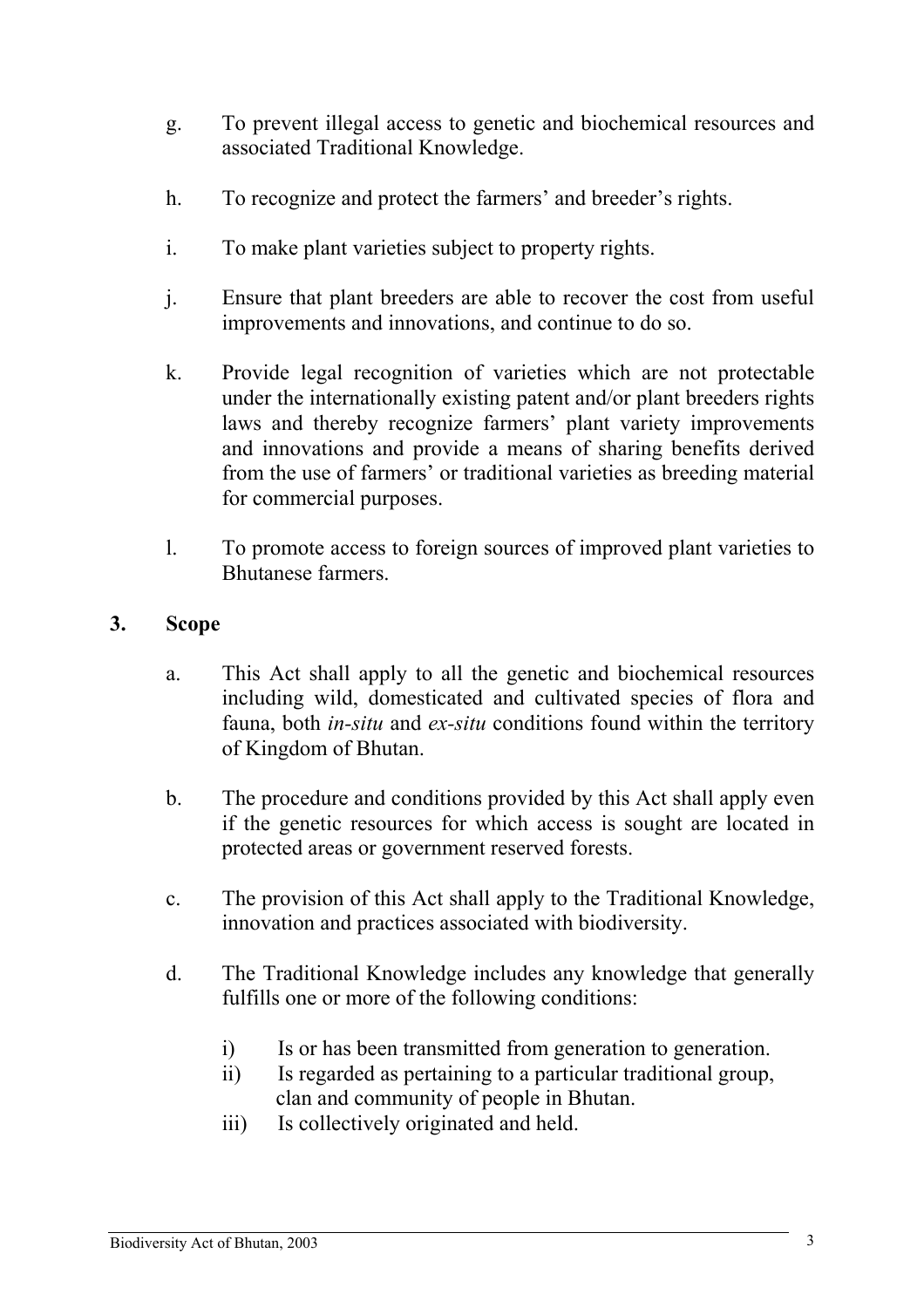# <span id="page-8-0"></span>**4. Exemptions.**

This Act shall not apply:

- a. Where the biological material is used as a commodity for the purpose of direct use or consumption as determined by the Competent Authority, based on the processes and end use of genetic resources, in accordance with the provisions of the Act.
- b. To access, use and exchange of biological and genetic resources among local communities resulting from their traditional and customary practices.
- c. To access of human genetic resources.
- d. Where the Competent Authority may determine plant and animal genetic resources access, which will be governed by Special Rules and Regulations or Conditions such as those established by multilateral systems for access and benefit sharing, especially in the case of plant genetic resources for food and agriculture, in accordance with the international law.
- e. To varieties for which patent protection is available.
- f. To the prevention of the commercial exploitation, which is necessary to protect public order or morality including prejudice to the environment, the general interest or traditional rights of farmers.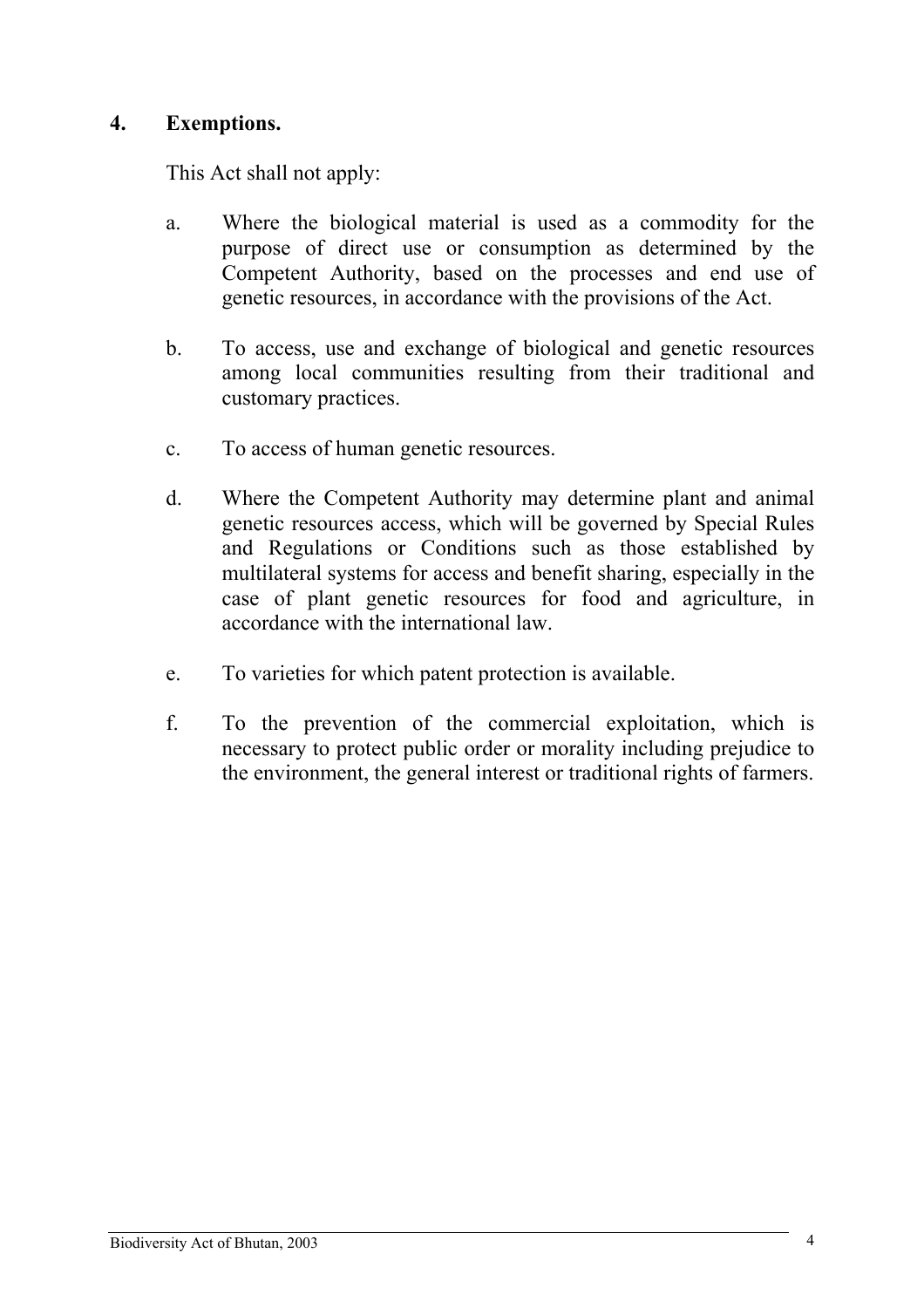# <span id="page-9-0"></span>**ACCESS TO GENETIC RESOURCES AND BENEFIT SHARING CONDITIONS OF ACCESS**

### **5. Prior Informed Consent.**

Access covered by this Act shall be subject to the prior informed consent of the Competent Authority of Bhutan, representing national interests and the interests of the local communities harbouring, cultivating, developing and maintaining the biological diversity concerned.

In case of access to Traditional Knowledge, innovation and practices of local communities, the procedure and conditions set out in Chapter 4 and Chapter 1, Section 3 of this Act shall also apply.

In both cases, the Authorized Agency is responsible for processing the applications and monitoring the Permits granted.

#### **6. Authorization Procedure: Application**

The applicant shall submit an application for access to the Authorized Agency in accordance with Section 7. In the event the Authorized Agency is satisfied that the application for access complies with the requirement under Section 7, such an application may be submitted to the Competent Authority to arrive at a decision to grant or refuse a permit in accordance with Sections 7 and 9.

For duly registered *ex-situ* collections the Regulations of this Act may set special procedures for access authorization.

Likewise, the requirements of this Act will be determined in a different way for commercial and for non-commercial applications**.** 

### **7. Application for Access Permit**

To enable the Competent Authority to arrive at a decision to grant or refuse a permit, the applicant shall include the following information, when submitting an application for access to genetic and/or biochemical resources or associated Traditional Knowledge covered by this Act:

a. Provide a description of the applicant including their legal status, place of residence and a list of all entities and individuals,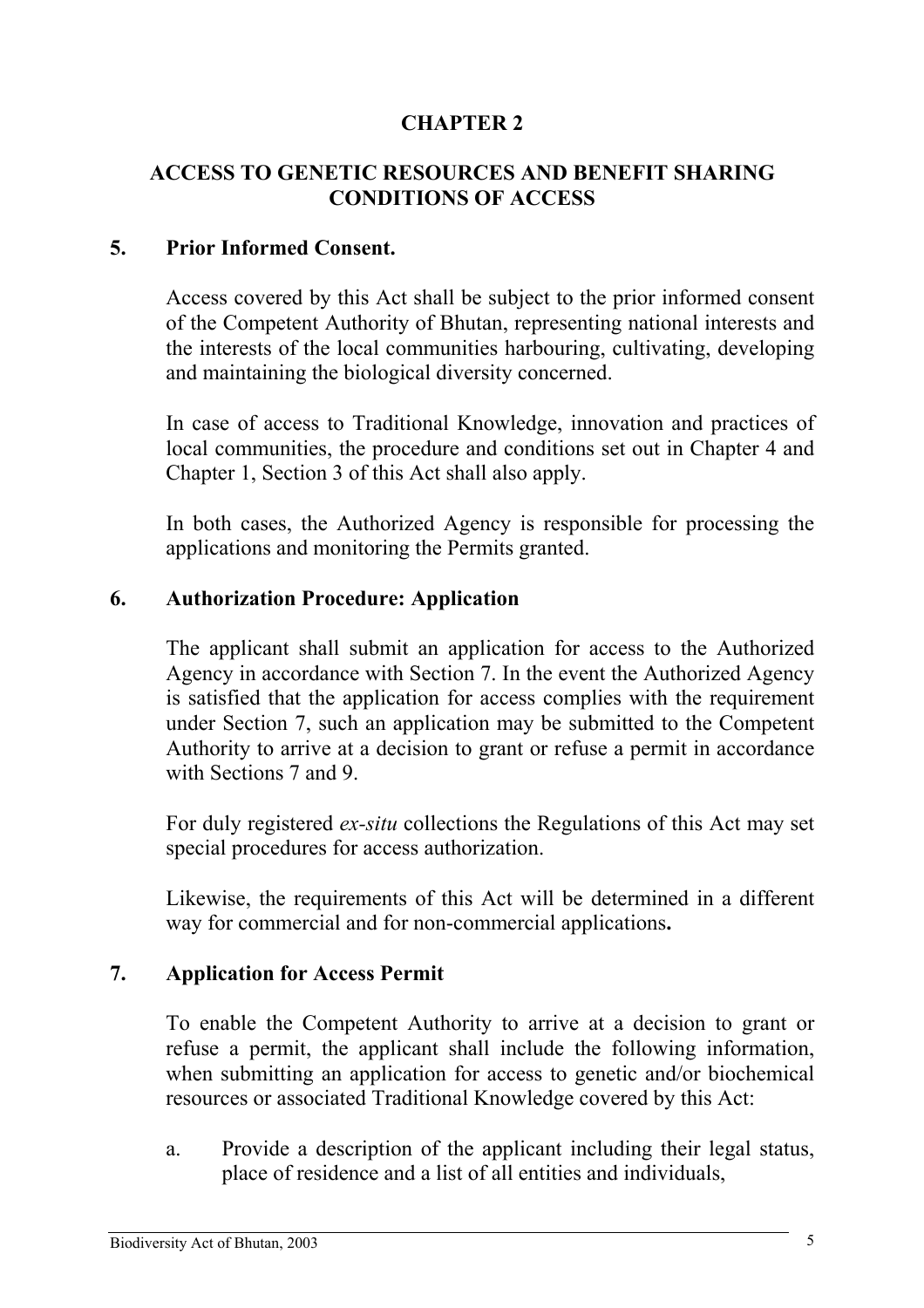which will be involved in the access activities and their respective responsibilities.

- b. Describe the applicant's technical and financial capability to conduct the access activity and previous biological resource collection activities within Bhutan and elsewhere.
- c. Identify the kind of genetic and biological resources it is seeking.
- d. Identify the purpose and fields of the access activity and the purpose for which access is requested including the type and extent of research, teaching or commercial intention and use expected to be derived from it. For a different purpose, the applicant shall submit a separate application.
- e. State the potential use and anticipated benefits of the accessed material and how the results will be shared.
- f. Identify the nature of the legal rights the applicant may seek over the collected resources, derivatives of the collected resources, and innovations that are derived from those resources, including any intellectual property rights.
- g. Indicate agreement to abide by the conditions set out by the Competent Authority for collection activities. This includes appropriate arrangements with the Authorized Agency to facilitate the collection mission, including establishing provisional routes, estimated timing, types of material collected and quantities and identification of methods of collection (sampling, harvest and storage methods).
- h. The identification of the national institution or institutions, which will participate in the research
- i. Indicate agreement to bear all costs involved in collection, including participation of at least one government official of the RGOB in the collection mission.
- j. Provide information about existing or proposed contracts between the applicant and any third party relating to the use of any information and products resulting from the access activity.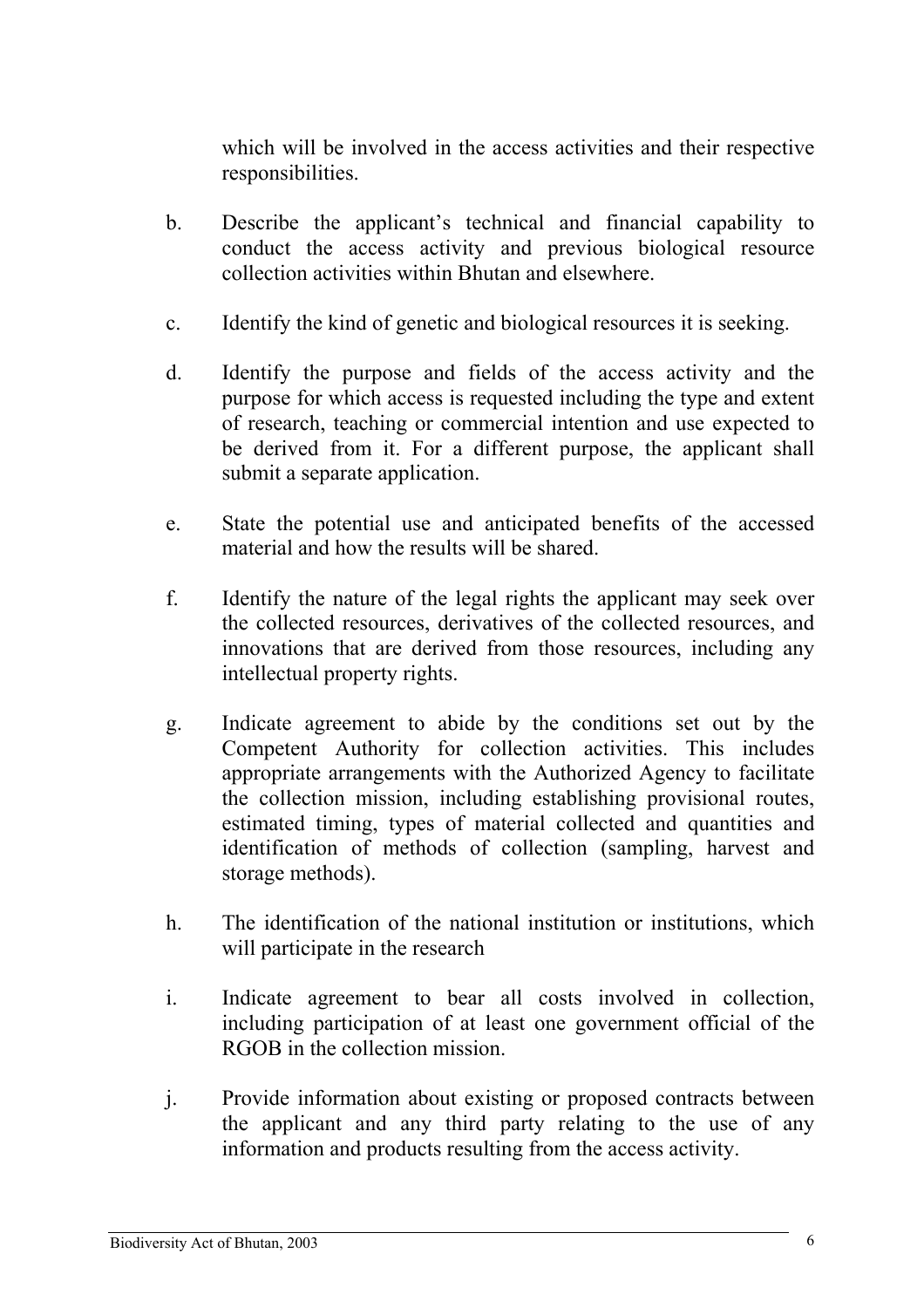- <span id="page-11-0"></span>k. Provide information on the primary destination of the resources and any expected subsequent destinations of the resources.
- l. Provide information on the arrangements made within Bhutan to facilitate the collection mission.
- m. Indicate plans, if any, for cooperation with national institutions, scholars, scientists, students, farmers and farmer groups in Bhutan in the field mission and/or its follow-up activities.
- n. Provide information on intended distribution of the germplasm collected and list actual or potential beneficiaries.
- o. Demonstrate that the collection/access activity will have no negative environmental impact.
- p. Provide information on the prior informed consent of the relevant stakeholders when necessary
- q. The economic, social, technical, scientific, environmental or any other benefits that are intended or may be likely to be accrued to the country and an indication of the types of short, medium and long term benefits to be shared with the RGOB and other relevant stakeholders as well as the proposed mechanisms and arrangements for benefit sharing.
- r. All information provided shall be supplied in English or Dzongkha.
- s. An application shall be affixed with an affidavit.
- **7.1**. The applicant shall be informed in writing of the decision taken within 30 days of receipt of the application by the Competent Authority.

# **8. Confidentiality.**

The Authorized Agency shall protect all the information deemed confidential as per the Act, such as trade secrets or other forms of intellectual property rights.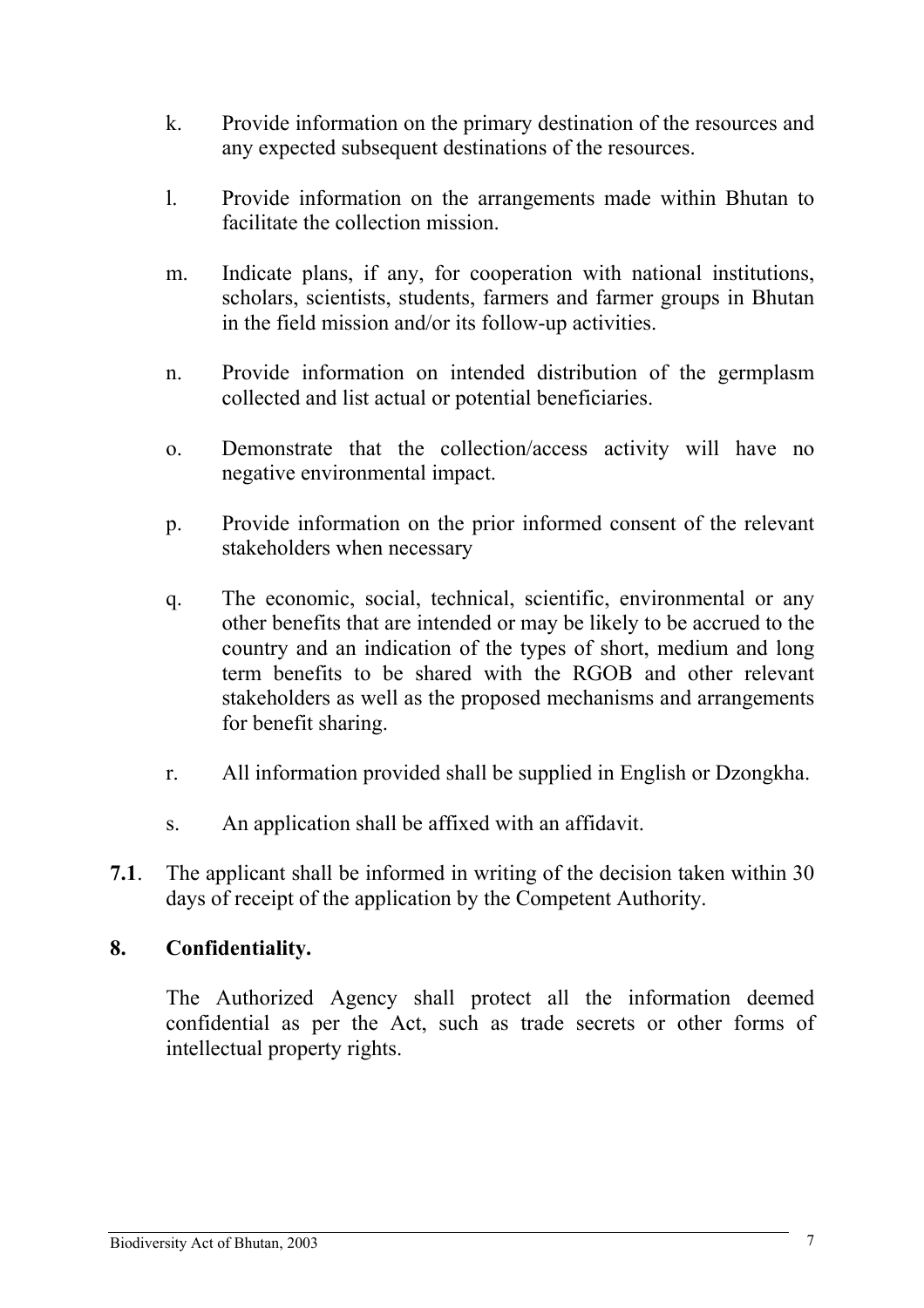# <span id="page-12-0"></span>**9. Conditions for the Grant of Access.**

Competent Authority, through the Authorized Agency, may grant access if in addition to Section 10, the following minimum requirements are satisfied:

- a. The applicant agrees to bear all costs relevant to the collection, including costs of participating staff identified by the Competent Authority.
- b. The applicant agrees to deposit with the Authorized Agency duplicates of each sample collected and the associated information on collection sites of collected materials gathered from farmers' field or government forest.
- c. The applicant agrees to inform the Competent Authority, through the Authorized Agency, of all findings from subsequent research and development on the collected samples in accordance with the terms of the Material Transfer Agreement or Contract signed between both.
- d. The applicant shall not transfer the resources accessed or associated Traditional Knowledge to any third party without the authorization of the Competent Authority.
- e. The applicant shall notify the Competent Authority prior to applying for intellectual property rights relating to the collected material or intellectual property rights relating to an invention, which is based on associated Traditional Knowledge obtained in Bhutan.
- f. The applicant agrees to benefit sharing conditions negotiated in accordance with Section 10 below. These conditions shall be contained in an appropriate Material Transfer Agreement or Contract Agreement signed between the applicant and the Competent Authority.
- g. The applicant agrees to submit a full report to Authorized Agency on completion of the collection activity, including sites of collection, number of samples collected and associated information gathered.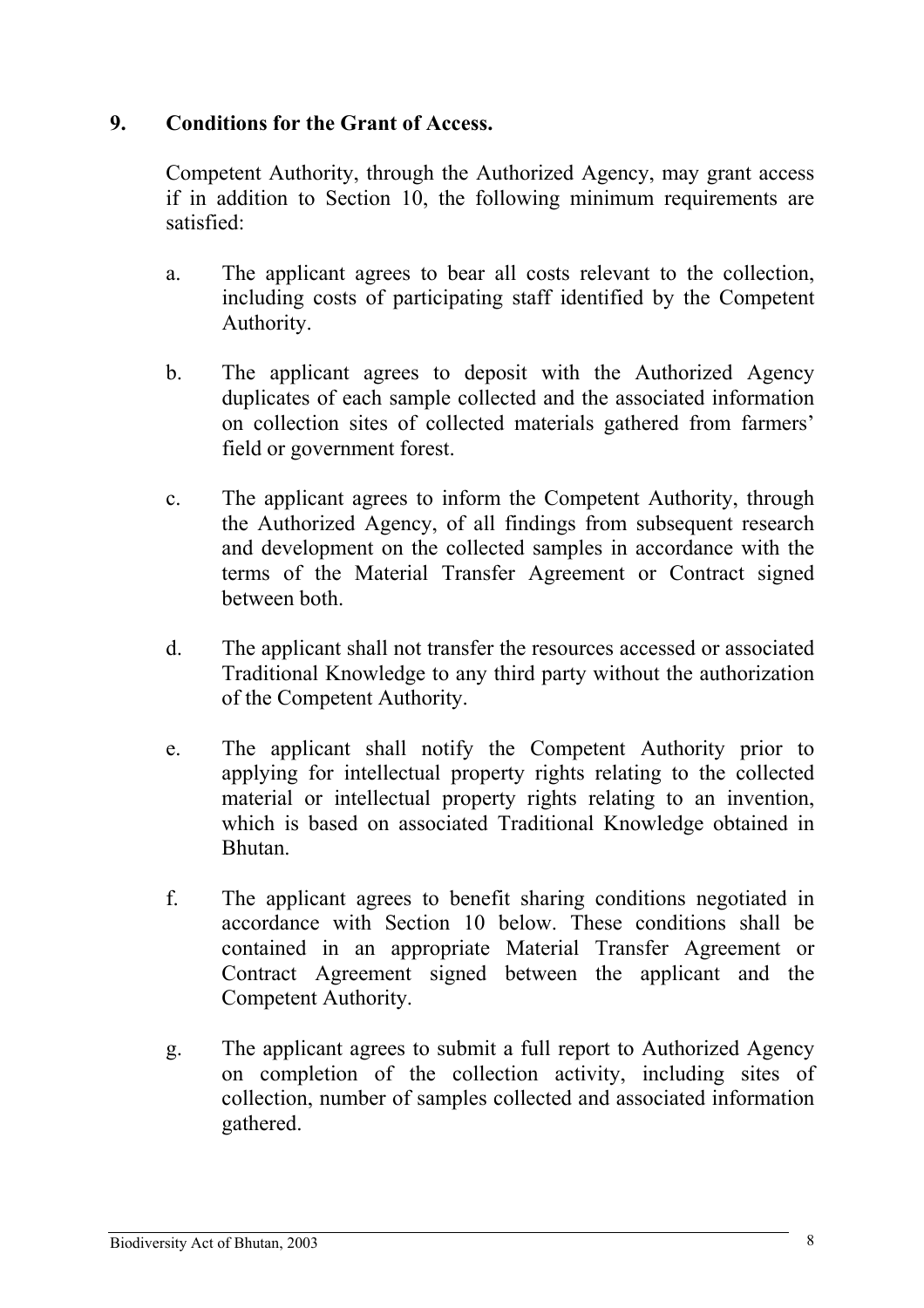- <span id="page-13-0"></span>h. During collection, the collector should systematically record common passport data and describe plant populations, its diversity, habitat and ecology in detail.
- i. The applicant agrees that, the acquisition of germplasm must not deplete populations or farmers' seed stocks, in order to avoid genetic erosion.
- j. If appropriate, the applicant agrees to bear the cost of environmental impact assessment and abide by the Environmental Assessment Act, 2000 of Bhutan.
- k. The applicant shall abide by the relevant laws of the country, local customs, traditions and values.
- 1. In addition to the requirements laid down in Section  $9(a)$  to Section 9(k), the competent authority and the local community or person may where it is deemed necessary or appropriate require the collector to comply with additional requirements.

# **10. Conditions for benefit sharing**

Upon fulfilment of all the conditions described above, the Competent Authority may grant access if one or more, when relevant, of the following minimum conditions for benefit sharing, which are to be included in the Material Transfer Agreement or Contract Agreement to be signed between the Competent Authority and the Applicant. These conditions may also be considered in any Material Transfer Agreement or Contract Agreement to be signed between the applicant and any other relevant stakeholder.

- a. A flat fee and upfront payments.
- b. The sharing of the research results and relevant information.
- c. Royalties
- d. Milestones payments.
- e. Recognition as a partner in intellectual property ownership of products derived from the supplied material.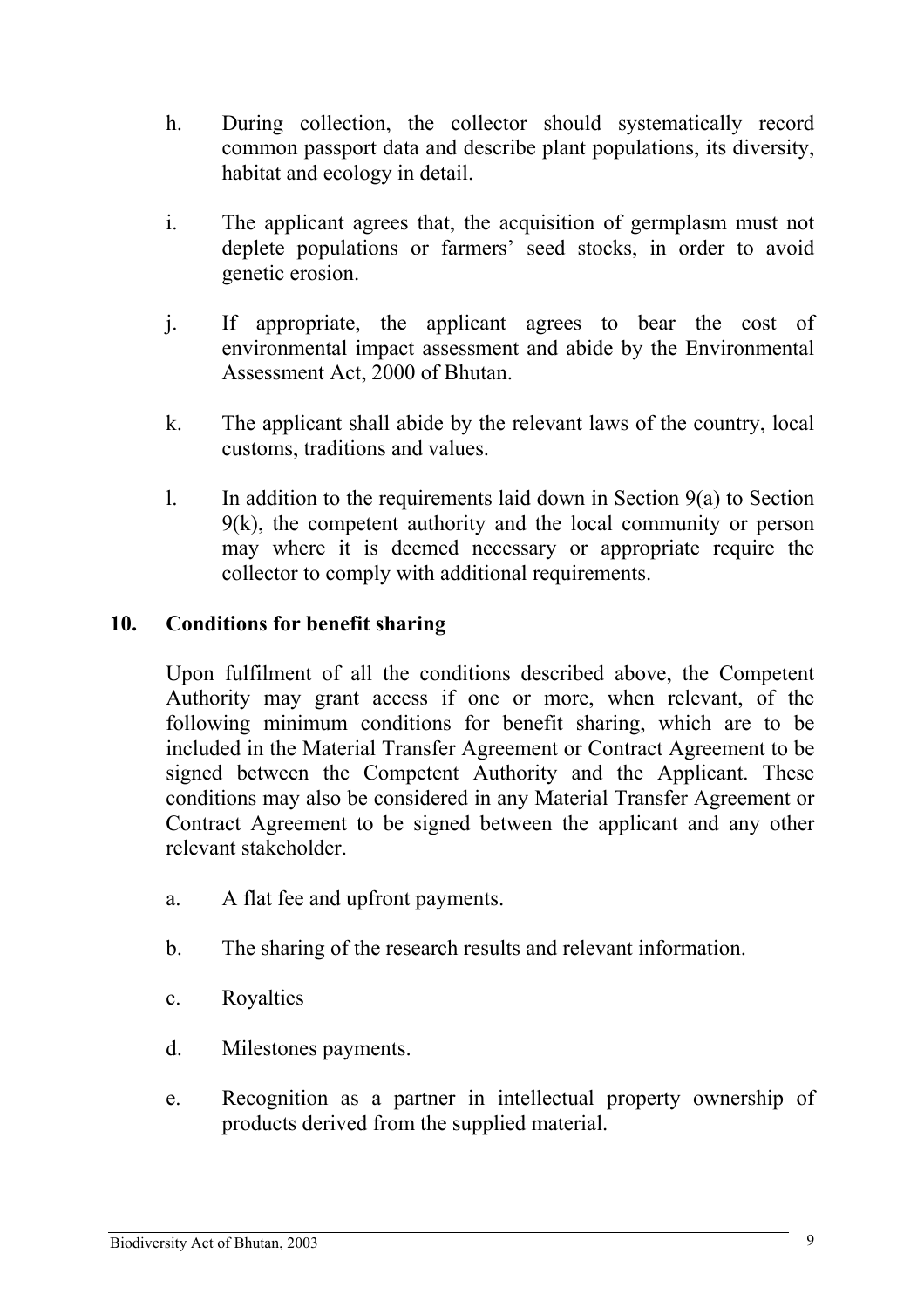- f. Joint research activities.
- g. Concessionary rates or free supply of commercial products derived from the resources provided.
- h. Transfer of technologies.
- i. Training and capacity building.
- j. The acknowledgment of the origin of the genetic resources in any publication resulting from the research activities.
- k. Donation of equipment to national institutions.
- l. Other benefits, monetary or non-monetary.

10.1. The Competent Authority shall issue a Certificate of Origin, which states that, the procedures and conditions for granting access to the applicant have been met.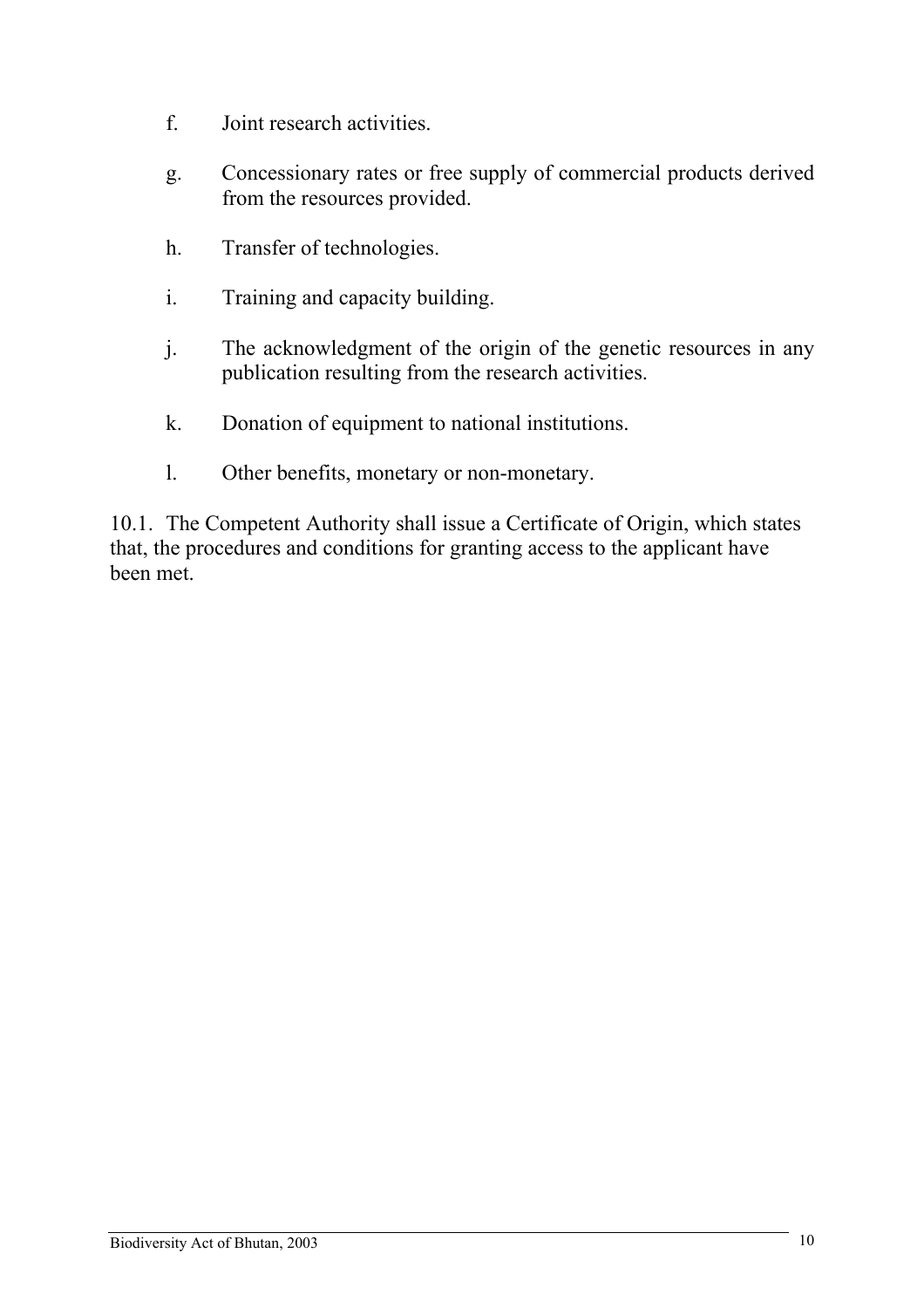# <span id="page-15-0"></span>**A SUI GENERIS SYSTEM FOR THE PROTECTION OF PLANT VARIETIES**

# **Part I: CONDITIONS FOR PROTECTION**

### **11. Conditions of Protection.**

Plant variety protection shall be granted for plant varieties that are novel, distinct, identifiable, uniform and stable.

#### **12. Novelty.**

The variety is novel if at the date of filing of the application, the material of the variety has not been sold with the consent of the applicant or her/his successor in title, for purpose of exploitation of the variety:

- a. For longer than one year for commercial varieties.
- b. In case of varieties bred and developed by farmers and only cultivated within limited areas of the country for longer than 10 years.

#### **13. Distinctness.**

The plant variety is distinct if it is clearly distinguishable from any other variety whose existence is a matter of common knowledge at the time of filing of the application.

#### **14. Uniformity/ Stability/ Identifiability.**

a. Uniformity;

The variety is uniform if, subject to the variation that may be expected from the particular features of its propagation and reproduction, it is sufficiently uniform in relevant characteristics**.** 

b. Stability;

The variety is stable if its relevant characteristics remain sufficiently unchanged after repeated propagation.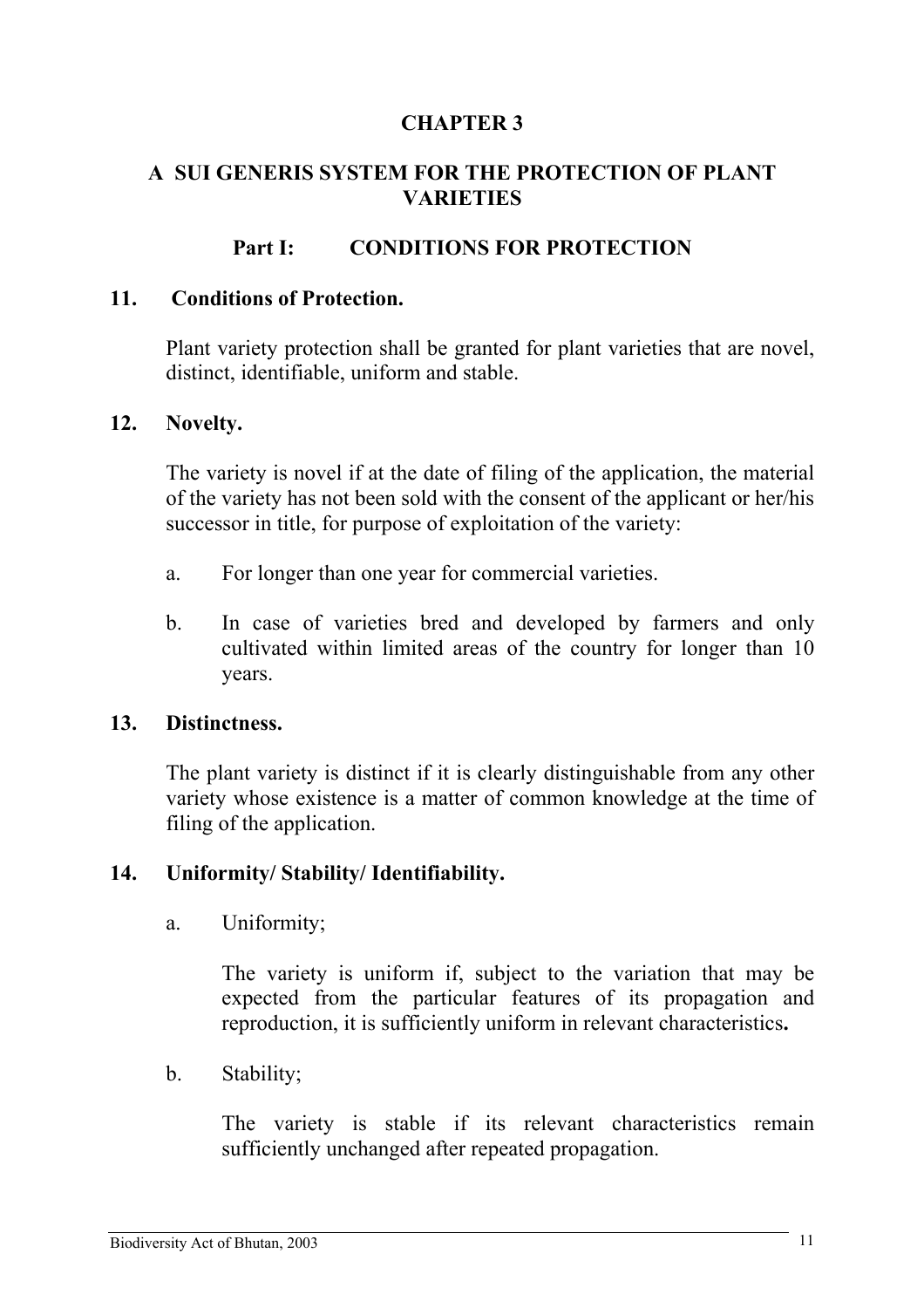<span id="page-16-0"></span>c. Identifiability;

The variety is identifiable if it can be identified by a person skilled in the art of such identification, recognized by the Competent Authority.

# **15. Certificate of Origin.**

A Certificate of Origin of the plant variety under this chapter may be required at the discretion of the Competent Authority.

# **Part II: RIGHTS CONFERRED**

#### **16. Rights conferred.**

- a. Entitlement to the right conferred under this Chapter shall vest in the person(s) who (jointly) bred and developed the plant variety or in her/ his or their successor(s) in title.
- b. Where the person who bred and developed the plant variety is an employee, entitlement to the Right conferred under this Chapter shall be vested in the employer, unless otherwise agreed.
- c. Where an application has been filed by a person who is not entitled, the person entitled may submit a request to the Competent Authority for assignment of the application. Where the right has already been granted to the person not entitled, the person entitled may file an objection for the restitution of the title.

### **17. Acts requiring the rights holder's authorization.**

The following acts in respect of material of varieties shall require the rights holder's authorization:

- a. Producing or reproducing (multiplication) for commercial marketing.
- b. Offering for sale, selling or other marketing.
- c. Exporting.
- d. Importing.
- e. Stocking for the purpose of  $a d$ .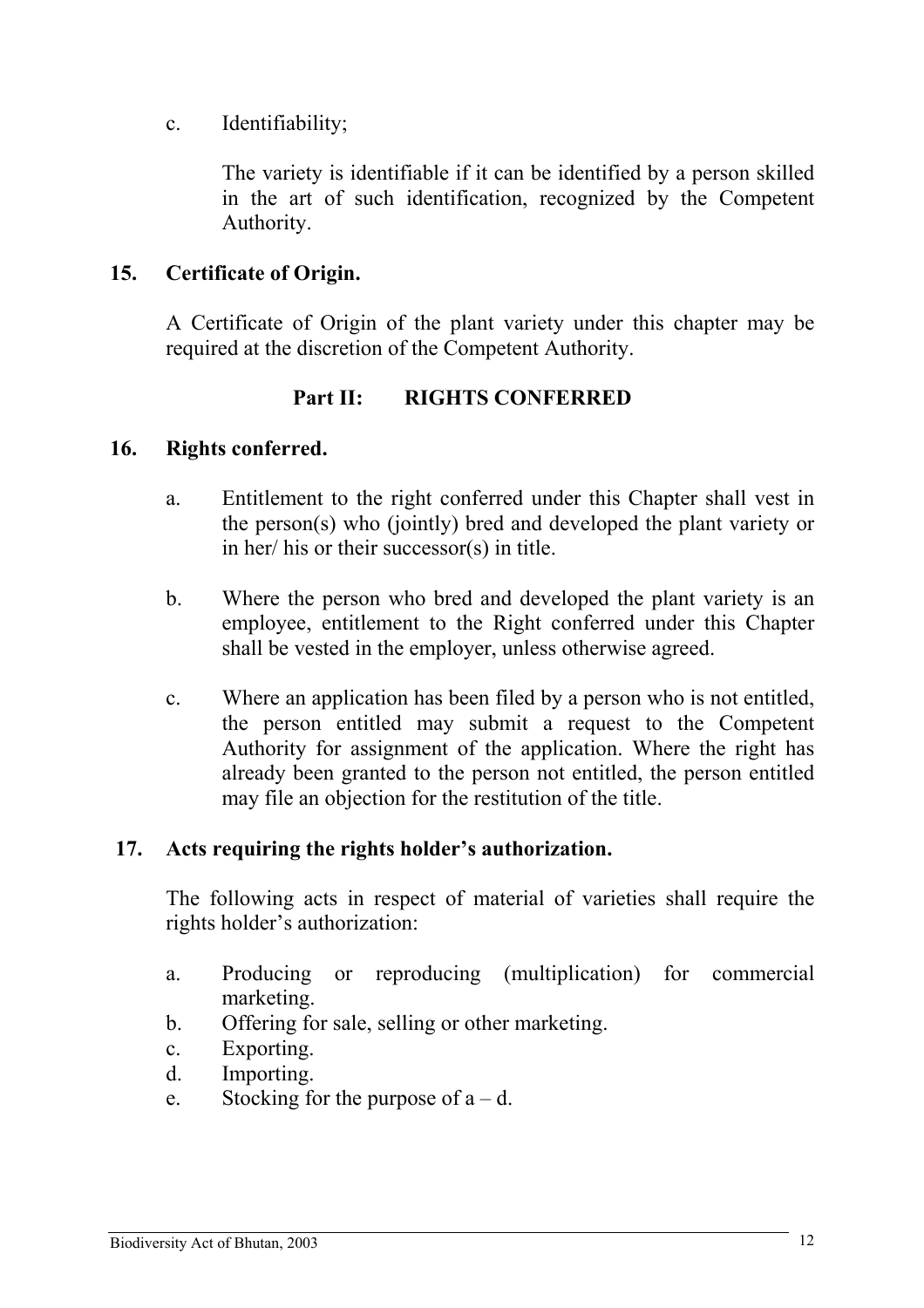# <span id="page-17-0"></span>**18. Exceptions to the rights conferred.**

# a. Farming (farmers' rights)

The Competent Authority may restrict breeder's rights in relation to plant varieties protected by these provisions in order to permit small farmers, as defined in the regulations of this Chapter or at the discretion of the Competent Authority, to propagate seed which they have harvested on their holding and to exchange that seed with others on a non-commercial basis.

# b. Breeding (breeder's exemptions).

The rights conferred on right holders in Section 16, shall not apply to acts done for the purpose of breeding other varieties and shall not apply to any acts in respect of such other varieties provided these other varieties have not been essentially derived from a protected variety.

# **19. Duration of the rights**

The plant variety protection shall last 20 years from date of grant of the right and 25 years for trees and vines.

### **20. Exhaustion of the rights**

The right conferred in Section 16 shall not extend to acts concerning any material of the protected variety or any material derived from such protected variety, which has been sold or otherwise marketed by the holder with her/ his consent, unless such activities:

- a. Involve further propagation of the variety in question.
- b. Involve an export of material, for the purpose of propagation, into a country that does not protect varieties of the plant genus or species to which the variety belongs.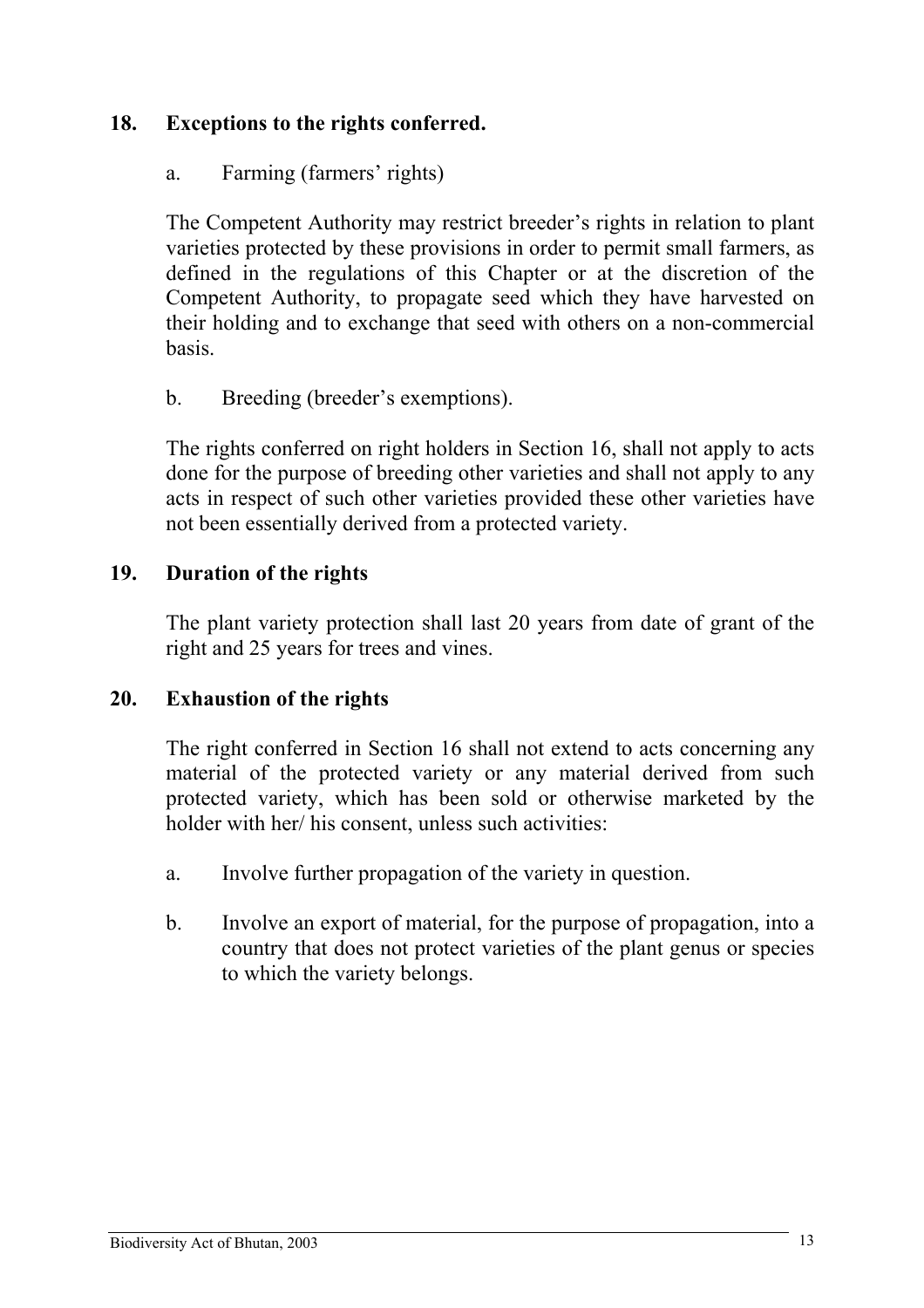# <span id="page-18-0"></span>**21. Compulsory Licenses.**

Any person may, by means of an application filed to the Competent Authority, seek the grant of a Compulsory License in respect with the Rights conferred under this Act. A Compulsory License shall not be granted unless one or more of the following conditions are fulfilled:

- a. It is necessary to safeguard public interest.
- b. It is necessary due to insufficient supply by the rights holder of the subject variety.
- c. It is necessary since to high a proportion of the plant variety offered for sale by the right holder in Bhutan is being imported and not produced in the country.
- d. That the right holder is not prepared to grant a license on reasonable commercial terms.

### **22. Other requirements for granting compulsory license.**

The Competent Authority shall act in compliance with the general laws and regulations in granting or refusing a compulsory license. In particular, the Competent Authority shall:

- a. Offer opportunity to the right holder to be heard and to respond to all assertions of the applicant of the compulsory license.
- b. Hear interest groups and national professional organizations in the field concerned before granting or refusing a compulsory license.
- **22.1**. Any decision of the Competent Authority to grant or refuse a compulsory license, or on the amount of equitable remuneration thereof, shall be subject to appeal to a court of law.

# **23. Derogation from exceptions.**

Private contracts, to the extent that they impose restrictions on the use of the material of the variety, or parts thereof, in conflict with the exceptions set out in Section 18 shall be unenforceable.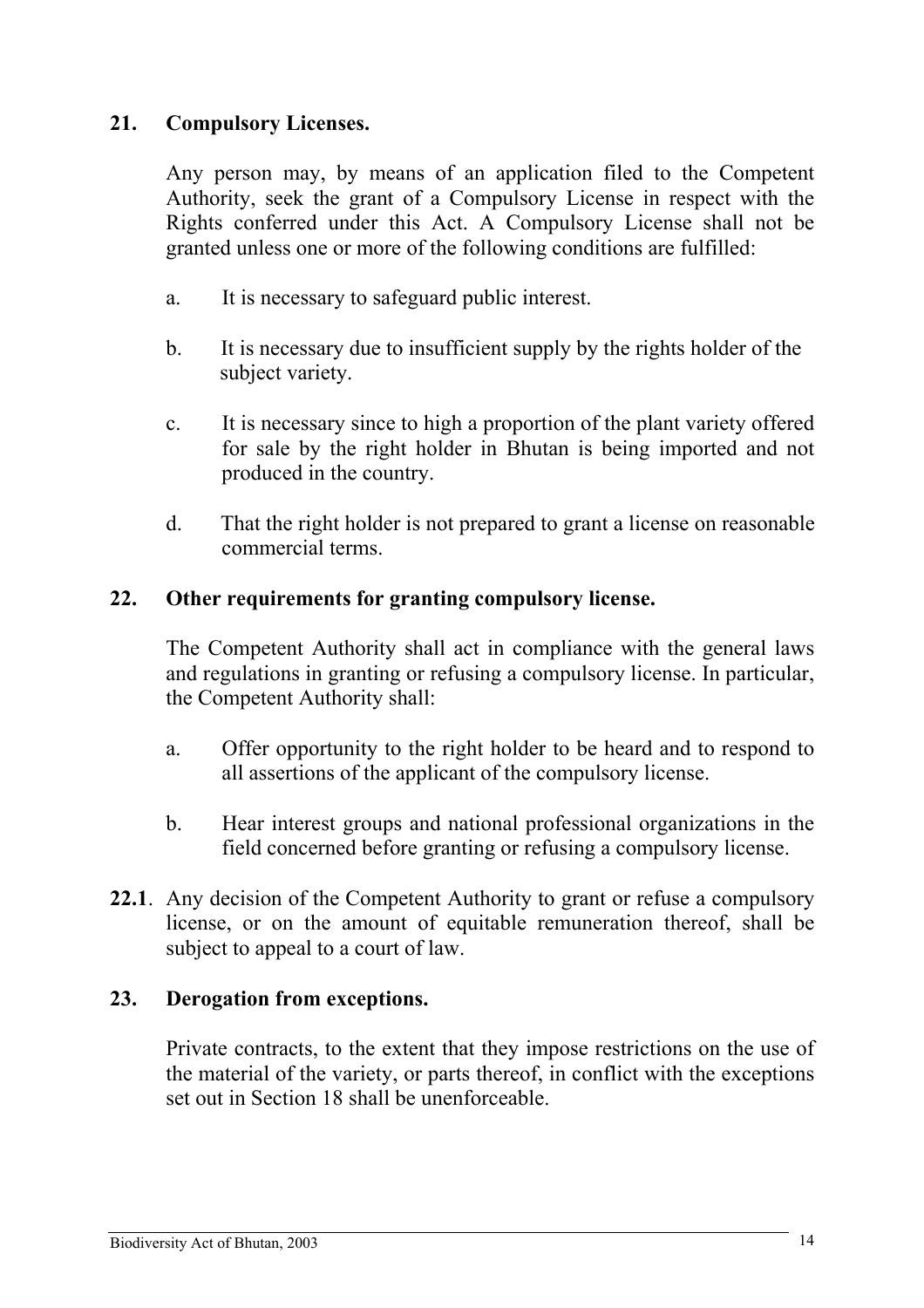# **Part III: MISCELLANEOUS**

### <span id="page-19-0"></span>**24. Persons entitled to file applications.**

Any natural or legal person may file an application for a right considered under this Chapter.

The regulation shall set the information and requirement the application form must contain including the procedures of application.

### **25. Examination of application.**

The variety shall undergo, under the supervision of the Competent Authority, an examination based on the results obtained by the applicant.

### **26. Denomination.**

The denomination of a protected variety shall be its generic designation in a way that the variety may be identified. The denomination may consist of any suitable word, combination of words, combination of words and figures or combination of letters and figures, provided that the denomination allows the variety to be identified.

### **27. Interface with seed certification system.**

The Rights conferred under this Chapter shall be separate from the measures taken by the RGOB to regulate the production, certification and marketing of material of plant varieties or the importing or exporting of such material.

#### **28. Interface with patent law.**

Notwithstanding any patent rights restricting the use of material of the variety or parts thereof, the exceptions as set out in Section 18 shall apply.

### **29. Nullity of breeder's right**

The Competent Authority shall declare a breeder's right null and void when it is established that:

a. The conditions laid down in Sections 11, 12, 13 and 14 were not complied with at the time of the grant of the breeder's right,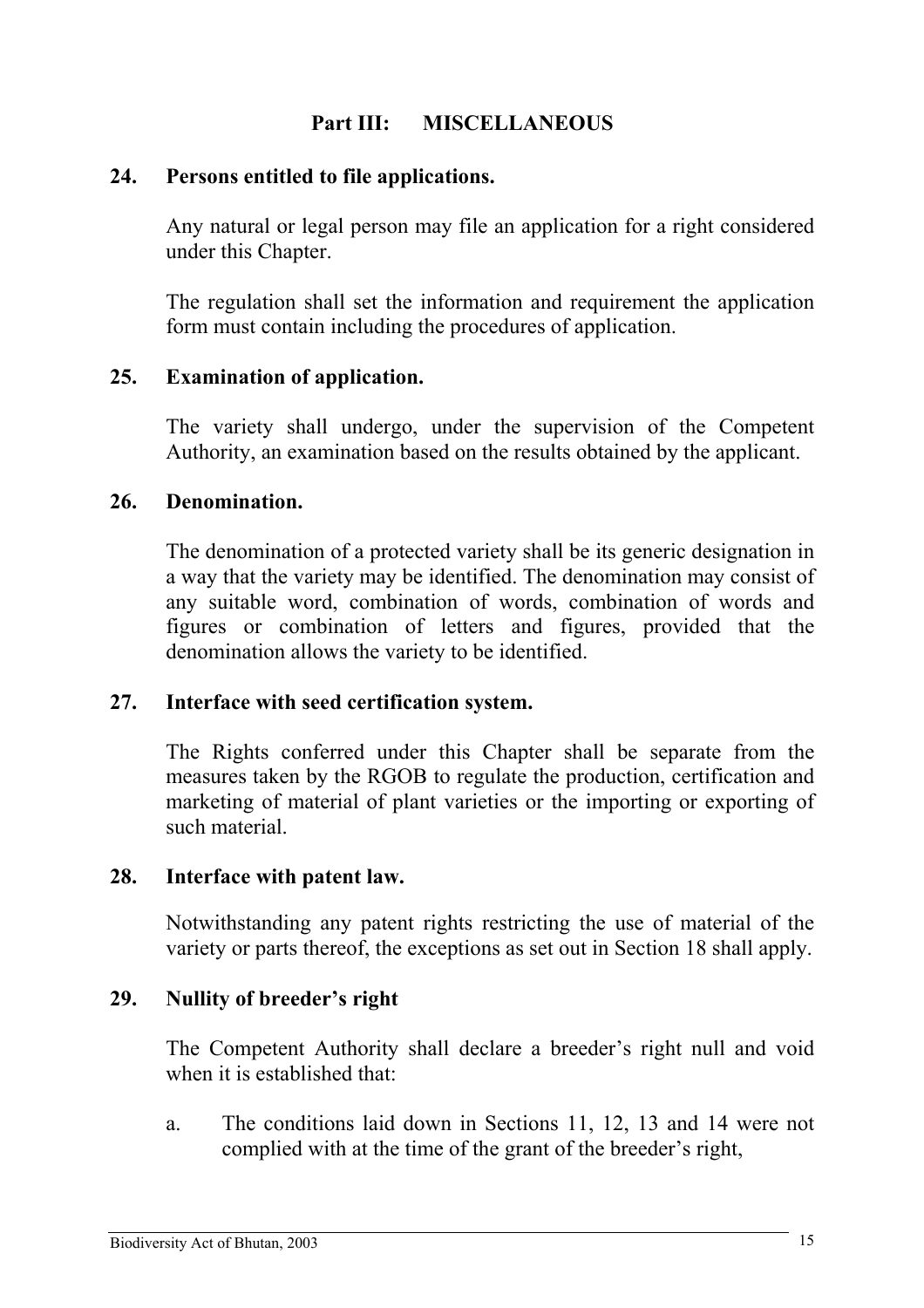<span id="page-20-0"></span>b. The breeder's right has been granted to a person who is not entitled to it.

# **30. Cancellation of breeder's right**

The Competent Authority may cancel a breeder's right if the conditions laid down in Sections 11, 12, 13 and 14 are no longer fulfilled.

Furthermore, the Competent Authority may cancel a breeder's right granted by it if, after being requested to do so and within a prescribed period:

- a. The breeder fails to provide the Competent Authority with the information, documents or material deemed necessary for verifying the maintenance of the variety.
- b. The breeder fails to pay such fees as may be payable to keep his right in force.
- c. The breeder fails to propose, where the denomination of the variety is cancelled after the grant of the rights, another suitable denomination.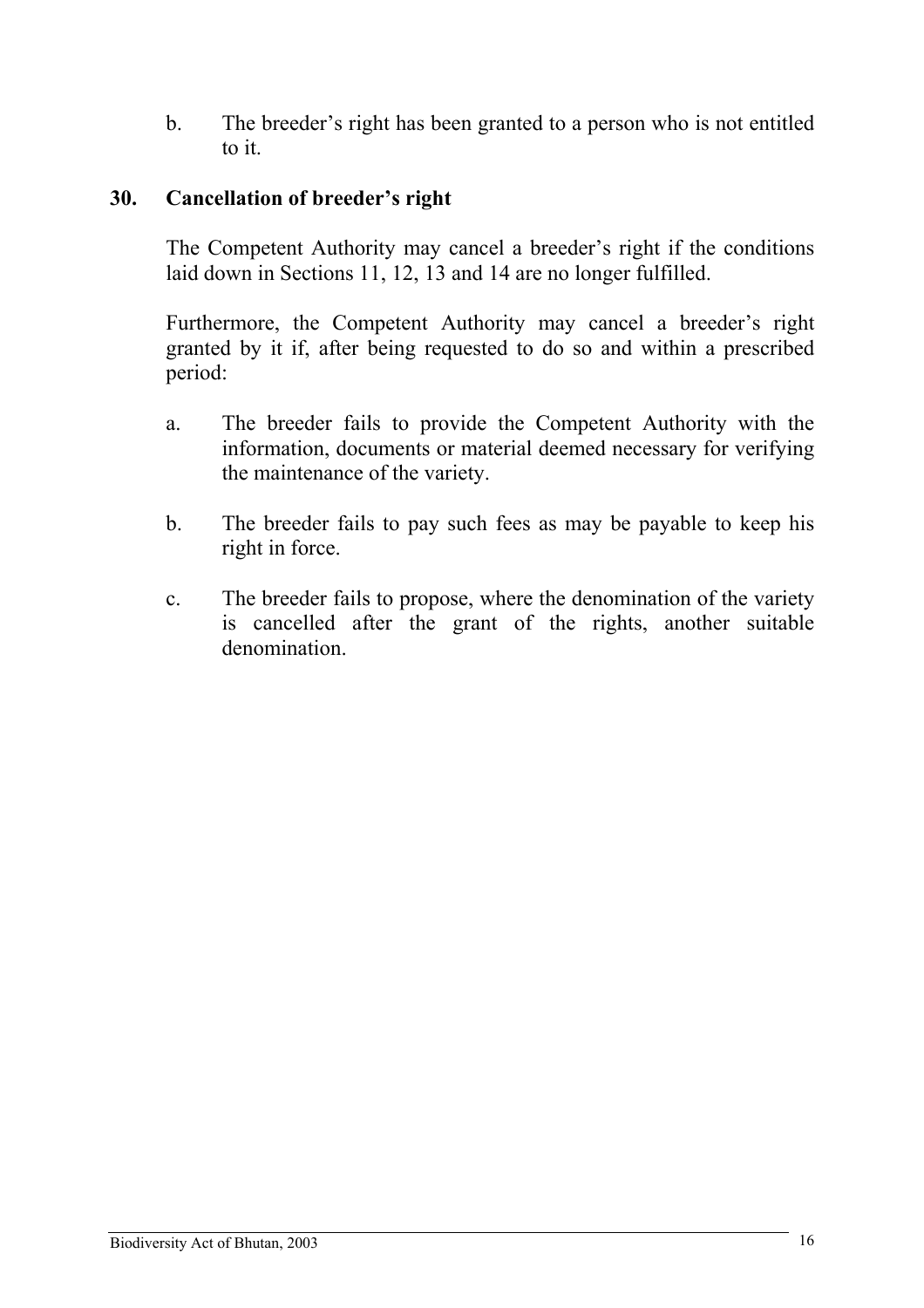# <span id="page-21-0"></span>**PROTECTION OF TRADITIONAL KNOWLEDGE**

# **Part I: CONDITIONS FOR PROTECTION**

### **31. Applicability.**

This Chapter applies to Traditional Knowledge that was in existence before the commencement of this Act or is created on or after the commencement of this Act.

#### **32. Customary uses.**

The customary use of Traditional Knowledge among the local communities does not give rise to any criminal or civil action for liability under this Act.

### **33. Rights owners.**

The owners of Traditional Knowledge are the holders of the rights in the Traditional Knowledge.

#### **34. Material form not required.**

The rights exist in Traditional Knowledge whether or not the Traditional Knowledge is in material form.

### **35. Duration.**

Rights conferred by this Chapter continue in force in perpetuity and are inalienable.

#### **36. Additional rights.**

The Rights in Traditional Knowledge are in addition to and do not affect, any rights that may subsist under any intellectual property laws.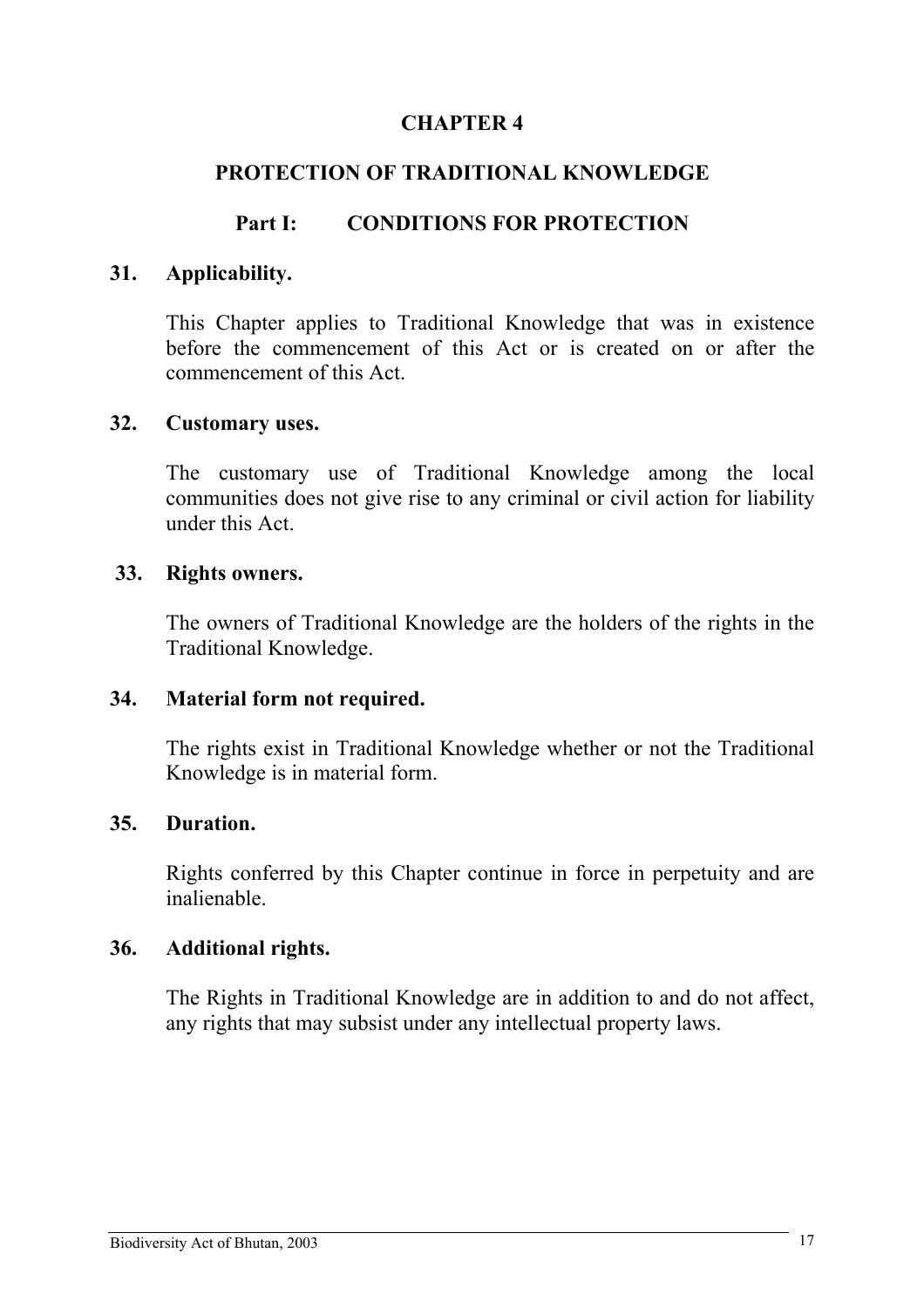# **Part II: PROCEDURES**

### <span id="page-22-0"></span>**37. Application.**

The applicant shall obtain the prior informed consent of the traditional owners of the Traditional Knowledge for use of Traditional Knowledge for a non-customary use.

The Regulations shall set the information and requirements the application form must contain.

### **38. Appraisal of application.**

The owners of the Traditional Knowledge must decide whether:

- a. To reject the application.
- b. To accept the application and enter into negotiations for a written authorized user agreement in relation with the application containing the appropriate benefit sharing arrangements.

### **39. Proposed agreement.**

Before entering into an authorized user agreement the owners of the Traditional Knowledge must submit the proposed agreement for comments to the Competent Authority.

The Competent Authority has the final right to approve or deny the proposed user agreement based on the national interest of the country.

### **40. User agreement and prior informed consent**

If the applicant and the traditional owners enter into an authorized agreement, the owners of the Traditional Knowledge are deemed to have given their prior informed consent to the proposed use. A final copy of the agreement must be forwarded to the Competent Authority. If a copy is not provided the user agreement is null and void.

### **41. Advice of Competent Authority**

The Competent Authority, upon request, may provide advice to the owners of the Traditional Knowledge during the negotiations of the user agreement or during the processing of the access application.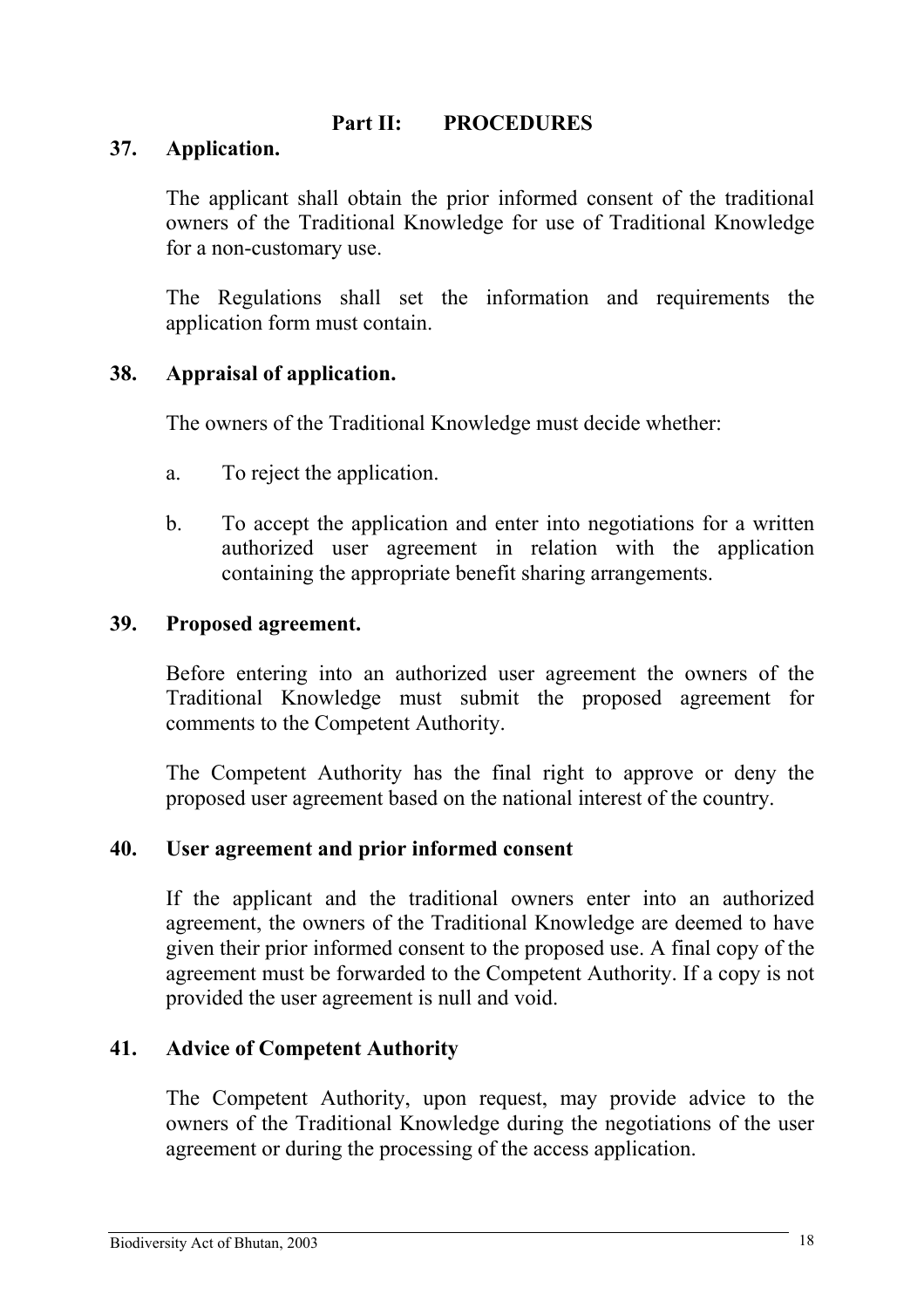# <span id="page-23-0"></span>**42. Inventory of Traditional Knowledge.**

The Authorized Agency in collaboration with the owners of the Traditional Knowledge will carry out an inventory and documentation of Traditional Knowledge. The Regulations shall set the terms and conditions for applicants for the access of the information inventoried.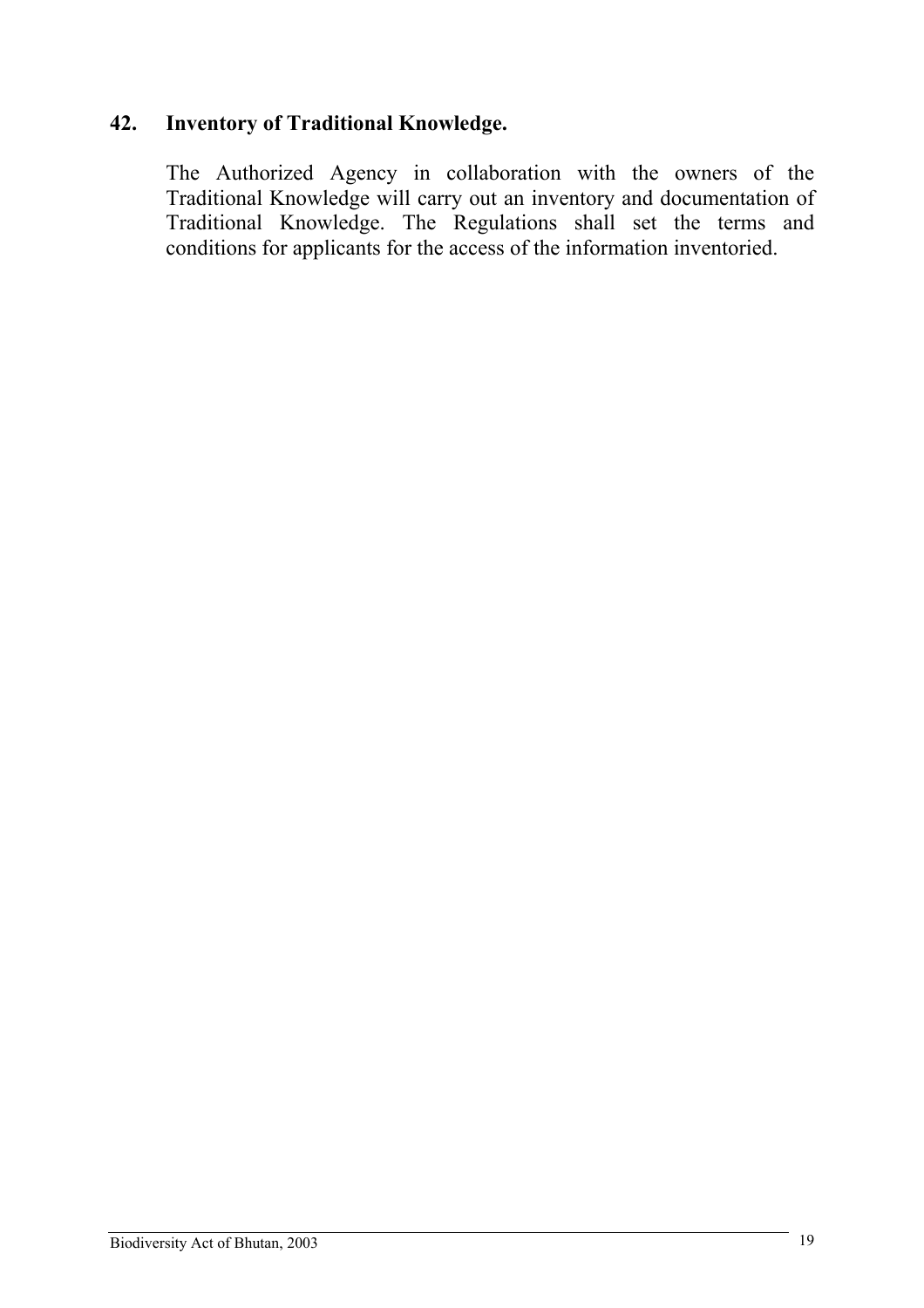# **OFFENCES AND PENALTIES**

### <span id="page-24-0"></span>**43. Offences.**

The following acts shall constitute an offense under this Act.

- a. In-situ or ex-situ collection of genetic resources without access Permit.
- b. Non-compliance of conditions for grant of access as provided in Section 9.
- c. Non-compliance of the conditions for benefit sharing as provided in Section 10.
- d. Breach of confidentiality as provided in Section 8.
- e. Non-compliance with the traditional knowledge rights as provided in Chapter 4.
- f. Failure to comply with any other provisions of this Act or Regulations.

# **43.1 Civil liability**

Beside the offences mentioned in the Section 43, any violation of material terms and agreement in respect to this Act shall be treated as a breach of contract.

### **44. Penalties**

- a. Whoever,
	- i) Conducts *in-situ* or *ex-situ* collection of genetic resources without access Permit, or
	- ii) Fails to comply with or contravenes the provisions of Section 10 or Section 11, or
	- iii) Fails to comply with or contravenes with Chapter 4 of the Act, shall be punishable with imprisonment for a term which shall not be less than one year but which may extend to 3 years or with fine which shall not be less than 2 years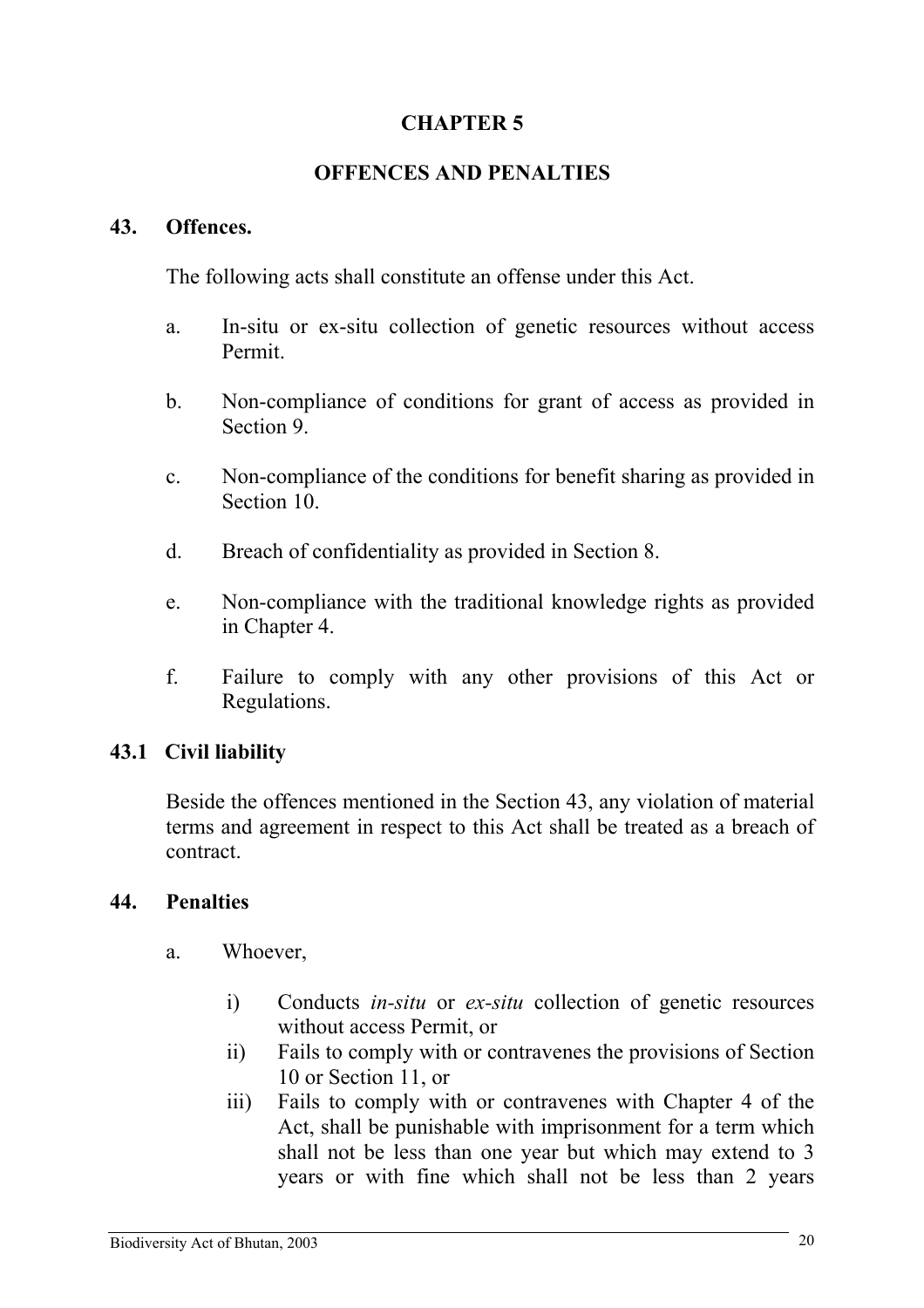<span id="page-25-0"></span>equivalent of the minimum daily wage rate but which may extend to 6 years equivalent of minimum daily wage rate provided in the Chathrim for wage rate and recruitment agencies and workman's compensation, 1994 or with both.

- b. The Authorized Agency shall take appropriate measures to provide for confiscation of such genetic resources collected in contravention of the provisions of this Act and impose liability on the person deemed guilty to pay damages.
- c. Where the Authorized Agency contravenes the provisions of Section 8, the Authorized Agency shall be liable to compensate for the damage caused by the contravention with a fine equivalent to the compensation paid for the damage.
- d. Whoever contravenes any of the provisions of this Act or rules and regulations issued there under, for which no penalty has been elsewhere provided under this Act, shall be punishable with imprisonment for a term which may extend to 3 months or with fine which may extend to 6 months equivalent of minimum daily wage rate as provided in Chathrim for wage rate, recruitment agencies and workman compensation, 1994.

### **45. Revocation of access permit**

Access permits may be withdrawn by the Competent Authority under any of the following circumstances:

- a. When the collector has violated any of the provisions of this law.
- b. When the permit was obtained by providing false or misleading information under Section 8.
- c. When the collector has failed to comply with the conditions of the access permit and the Material Transfer Agreement or Contract Agreement.
- d. For reasons of public interest, including the protection of the environment and biological diversity.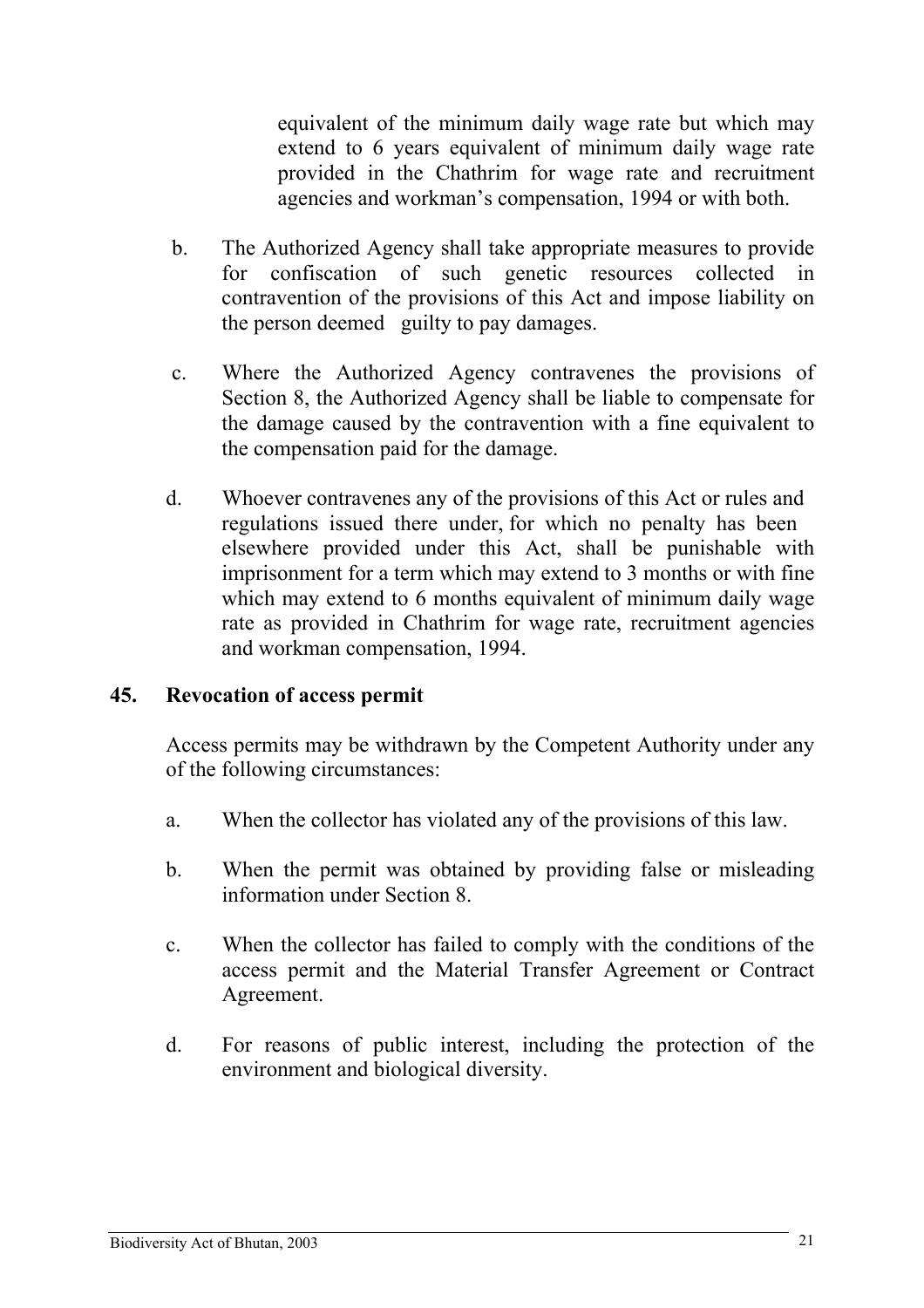# <span id="page-26-0"></span>**46. Determination of liability.**

The determination of liability for offences committed under this Act shall take the following factors.

- a. Magnitude of the offence.
- b. Frequency of the offence.
- c. Actual or potential impact on the plant genetic resources.
- d. Culpability of the offender.
- e. The extent of the achieved or intended economic advantage from the offence.

### **47. Protection of action taken in good faith.**

No suit, prosecution or other legal proceeding shall be against the Competent Authority or the Authorized Agency or any member or employee thereof in respect of anything which is done or intended to be done in good faith in pursuance of this Act or the rules and regulations made there under

### **48. Jurisdiction.**

- a. A court of law or any specialized court or tribunal, which may be established by the RGOB having original jurisdiction shall hear the disputes under this Act.
- b. When any other law also covers the penalties for offences committed under this Act, the penalty shall be determined as per this Act.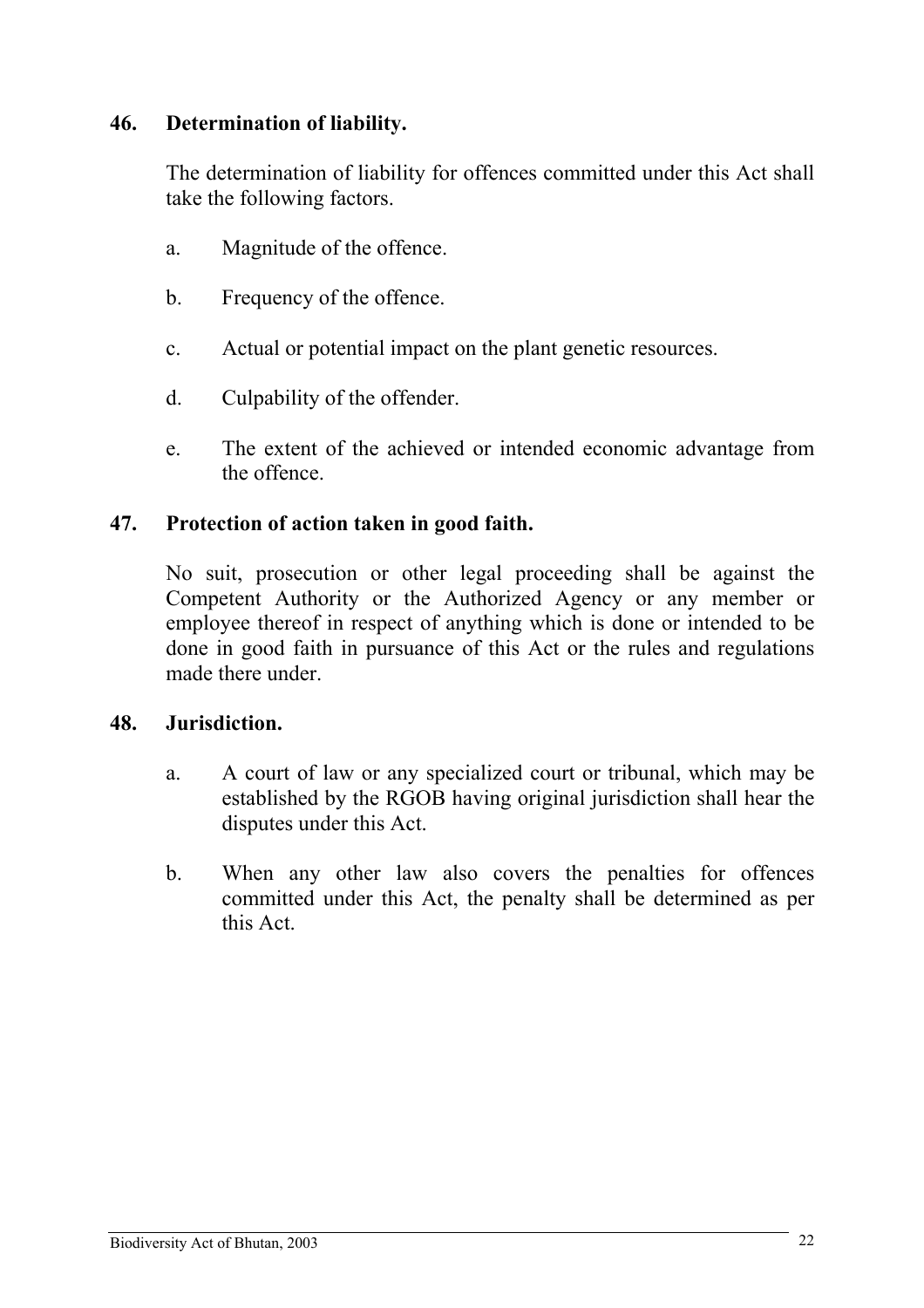# <span id="page-27-0"></span>**RULES AND REGULATIONS, AMENDMENTS, INTERPRETATION AND DEFINITIONS.**

#### **49. Rules and regulations.**

In accordance with the provisions of this Act, the Competent Authority shall have the power to formulate and adopt rules and regulations for the implementation of the Act.

#### **50. Amendments.**

When necessary the National Assembly of Bhutan shall amend the Act.

#### **51. Interpretation**

In case of differences, in interpretation of this Act between Dzongkha and English, the interpretation in Dzongkha text shall be final and binding.

#### **52. Definitions**

In this Act, unless the context requires otherwise;

- a. Access: means obtaining, collecting, utilizing and/or exporting genetic or biochemical resources covered by this Act for purposes of conservation, research, bioprospecting or commercial use.
- b. Applicant: means a natural or legal person seeking access to genetic or biochemical resources.
- c. Authorized Agency: means the body designated as Authorized Agency by the Competent Authority under this Act.
- d. Biochemical Resources: means any material derived from plants, fungi, animals or micro-organism, which contains specific characteristics and special molecules.
- e. Bioprospecting: means the systematic search, classification and research of new sources of chemical compounds, genes, proteins and microorganism for commercial purposes with real or potential economic value, which are found in biodiversity.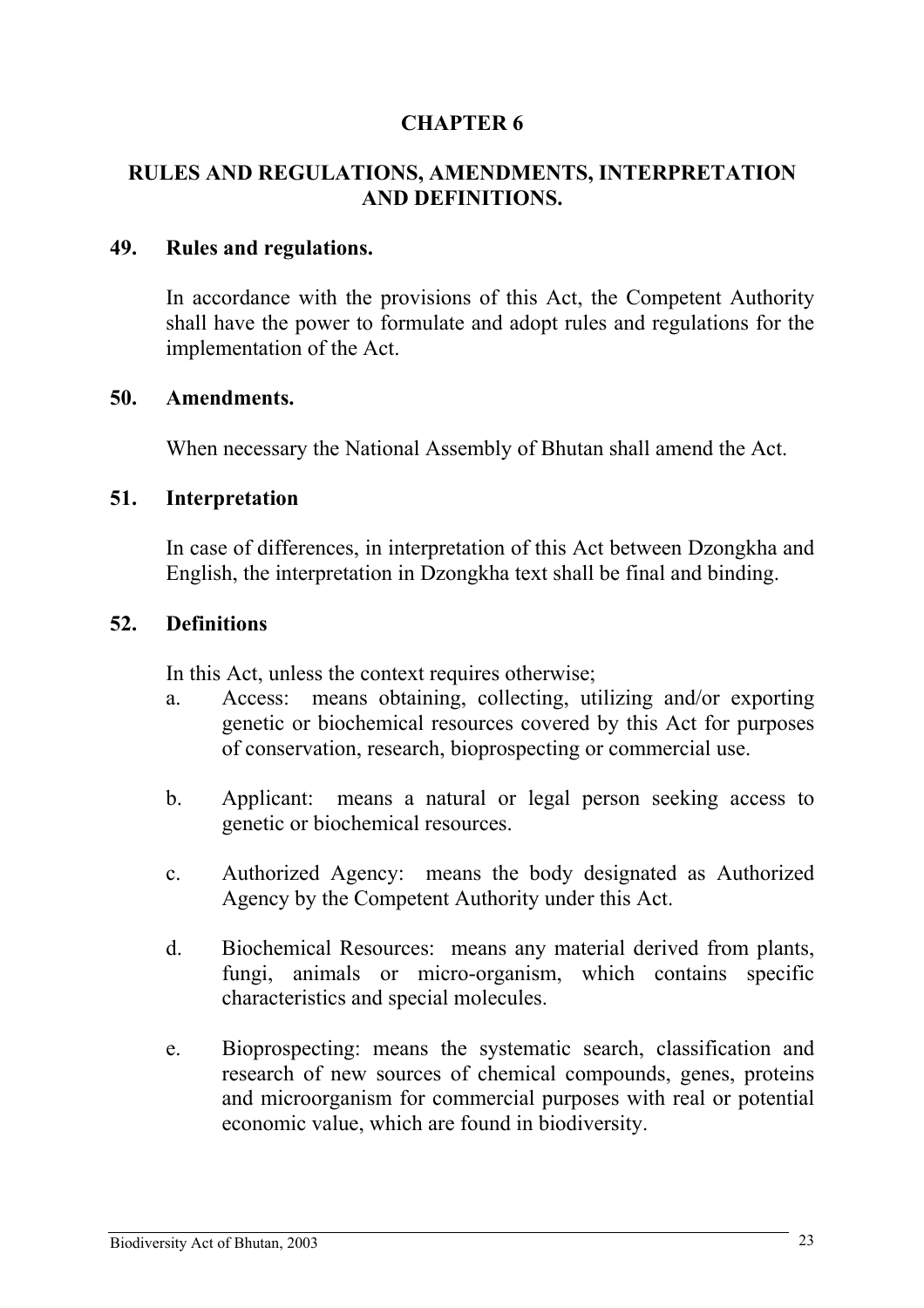- f. Competent Authority: means the Head of the Ministry of Agriculture of RGOB.
- g. Compulsory License: means the mechanism through which the Royal Government of Bhutan or any Third Party, without the consent of the owner of the intellectual property rights, and after compliance with due process is entitled to use the protected plant variety for reasons of public interest
- h. Collectors: means any natural or legal person, entity or agent obtaining access to genetic and biochemical resources or associated traditional knowledge under authority given by the Competent Authority.
- i. Essentially derived varieties: means varieties that are genetically similar to an existing variety, except for one or a few characters. Such a variety can, for instance, be obtained through natural or induced mutation, or a soma-clonal variant, the selection of a variant individual from plants of the original variety, resulting from back -crossing or from transformation by genetic engineering.
- j. Genetic resources: means any material derived from plants, animals, fungi or microorganisms which contains functional unit of heredity.
- k. Material: means vegetative and reproductive material for the purpose of commercial exploitation.
- l. Plant variety: means any variety of all the plant species found in Bhutan.
- m. Prior informed consent: means the procedure through which the RGOB and other stakeholders, as the case may be, properly supplied with all the relevant information, allow access to their genetic and biochemical resources or associated Traditional Knowledge, under mutually agreed terms.
- n. RGOB: means Royal Government of Bhutan.
- o. Right holder**:** means natural or legal person who owns the intellectual property rights on a plant variety.